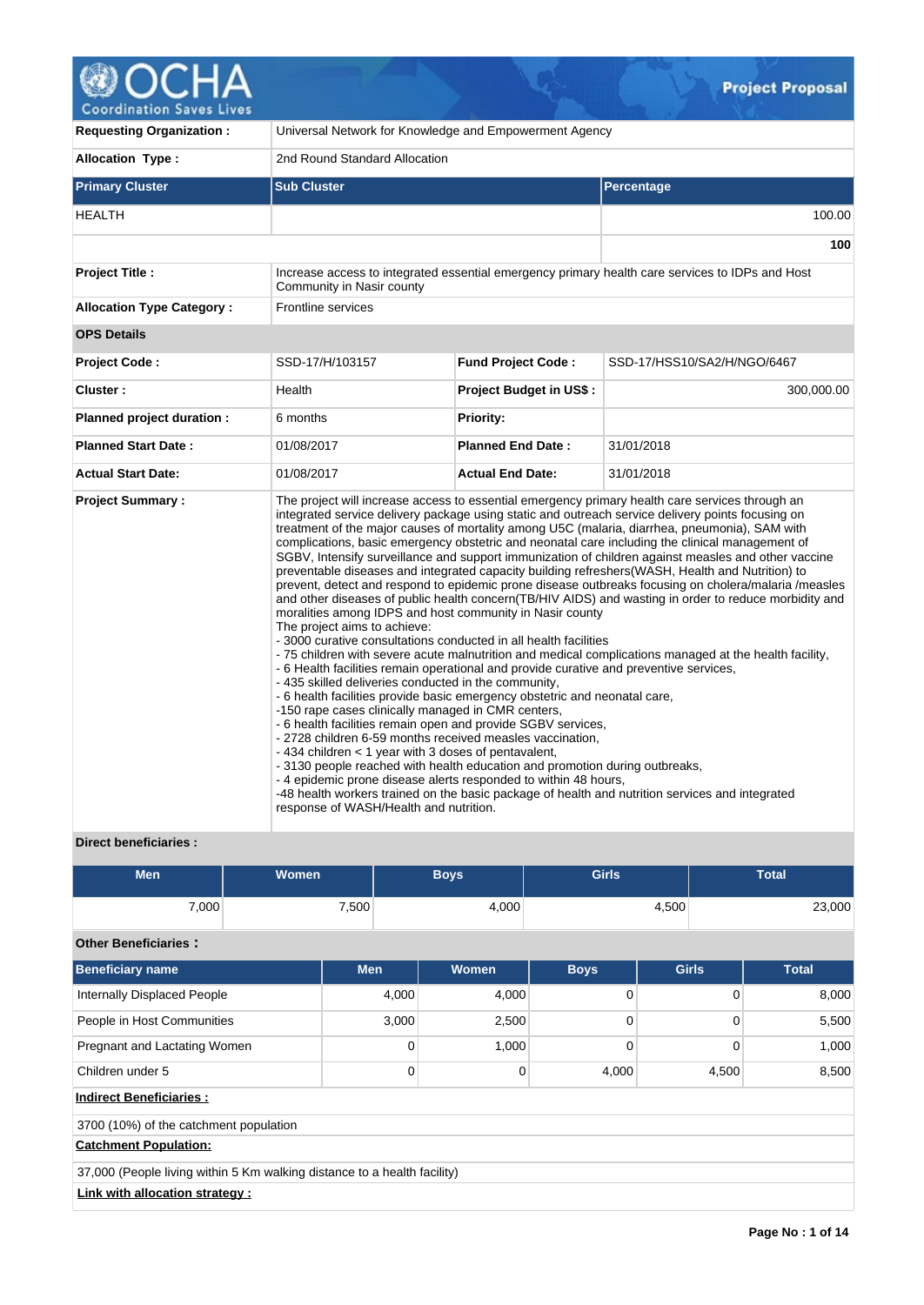Provision of clinical consultations to children less than five years and adults, provision of antenatal care services and skilled deliveries, management of Severe acute malnutrition with medical complications, health education, hygiene promotion and IYCF messaging will protect the rights and uphold the dignity of the most vulnerable (SO2). Community based and facility based surveillance targeting cholera, malaria and measles; TB and HIV/AIDS, routine immunization and integrated refreshers training for health staff (WASH, Health and Nutrition) will prevent, detect and respond to epidemic prone diseases and save lives and alleviate the suffering of those most in need of assistance and protection (SO1)

## **Sub-Grants to Implementing Partners :**

| <b>Partner Name</b>                                   | <b>Partner Type</b> | <b>Budget in US\$</b>       |
|-------------------------------------------------------|---------------------|-----------------------------|
|                                                       |                     |                             |
|                                                       |                     |                             |
|                                                       |                     |                             |
| Other funding secured for the same project (to date): |                     |                             |
| <b>Other Funding Source</b>                           |                     | <b>Other Funding Amount</b> |
|                                                       |                     |                             |

## **Organization focal point :**

| <b>Name</b>               | <b>Title</b>                         | Email                      | <b>Phone</b>  |
|---------------------------|--------------------------------------|----------------------------|---------------|
| Simon Bhan Chuol          | <b>Executive Director</b>            | unkea.southsudan@gmail.com | +211955295774 |
| Tobijo Denis Sokiri Moses | <b>Health &amp; Nutrition Adviso</b> | unkea.pm@gmail.com         | 0955652788    |
| Lock Simon Peter          | <b>Health Manager</b>                | unkea.healthm@gmail.com    | 0954497088    |
| David Dak Deng            | <b>Finance Manager</b>               | unkea.fina@gmail.com       | 0921215242    |

## **BACKGROUND**

#### **1. Humanitarian context analysis**

The Protracted conflict in South Sudan has caused erosion of physical and social infrastructure and death and displacement of hundreds of thousands of people in Upper Nile and Jonglei states. Nasir County is among the most affected with recurrent attacks often causing more displacements, death and destruction of health infrastructure. The national financial crises have worsened the situation. According to the World Bank, over half (51%) of the 12.3 million South Sudanese live below the national consumption poverty line. This situation is worse in Nasir County where more people are displaced, livelihoods destroyed and more fighting being reported. Renewed fighting In Nasir County in January 2017 displaced an estimated 33,000 people according to IRNA report. The report indicated that, nearly 4,000 people were staying with host communities in Jikmir centre and Retguk village in Maker payam; more than 11,500 people were staying in and around Malual, including at the cattle camp; and a further 6,600 people were estimated to be staying in Bou village of Burbei stretching along the Giro river and a further 11,000 people were likely to be displaced within Nasir County

Since the July 2016 crises, health and nutrition service delivery systems remained weak in Nasir and. A SMART survey conducted in June 2016, indicated poor health and nutrition indicators. According to the report, global acute malnutrition (GAM) rate was above emergency threshold at 21.8%. The survey further reported high under five mortality rates of 2.57/10,000/day. It indicated that 75% of the under-five mortality was due to infections mainly malaria, diarrhea and pneumonia.

### **2. Needs assessment**

Basic health care system is extremely weakened in Nasir county with severe shortages of health workers and functional facilities including the county health department. 10 of the 18 health facilities are functional including Jikmir PHCC, Mading PHCC, Keich-kuon PHCC, Kierwan PHCC, Mandeng PHCU, Kuetrengke PHCU, Torpuot PHCU, Dinkar PHCU, Roam PHCU and Maker. Nasir hospital remains closed due to the insecurity.A recent assessment to the county indicated severe shortages of medical supplies. The report indicated a high case load of more that 300 consultations per day. Kala-azar has also been reported in some parts of the county.Reports from EWARS suggest rising cases of AWD with 18 cases reported in Jikmir PHCC in the third week of July, three times the AWD case load in three weeks. The environmental conditions and the behavioral characteristics of the community in Nasir sets a potential for cholera outbreak as characterized by indiscriminate human excreta disposal, shortage of safe drinking water and seasonal floods. An Assessment conducted by UNKEA recently found out that, 84.9% of the people use open defecation as a method for excreta disposal, 49.2% people use water only for hand washing while 6.7% only use water and soap for hand washing; and only 16.2% caregiver's wash hands at critical times.Malaria is on the rise as the rainy season intensifies and no mosquito net distribution has been done in recent months making the potential for Malaria outbreak high. Health facility records in Nasir county indicate that, the number of clinical consultations has doubled in June/July 2017 with AWD and Malaria as the leading morbidities. Data from our nutrition information system indicate a sharp increase in the number of SAM admissions,suggesting rising malnutrition rates.

### **3. Description Of Beneficiaries**

The beneficiaries will be IDPs and host community in Nasir County; it will be a gender sensitive project and will benefit men and women, boys and girls. Vulnerable communities will be given a special focus that is children under five years, women and the elderly people with disabilities. Total Beneficiaries = 23000; Women = 7500, Men =7000, Girls = 4500, boys = 4000

## **4. Grant Request Justification**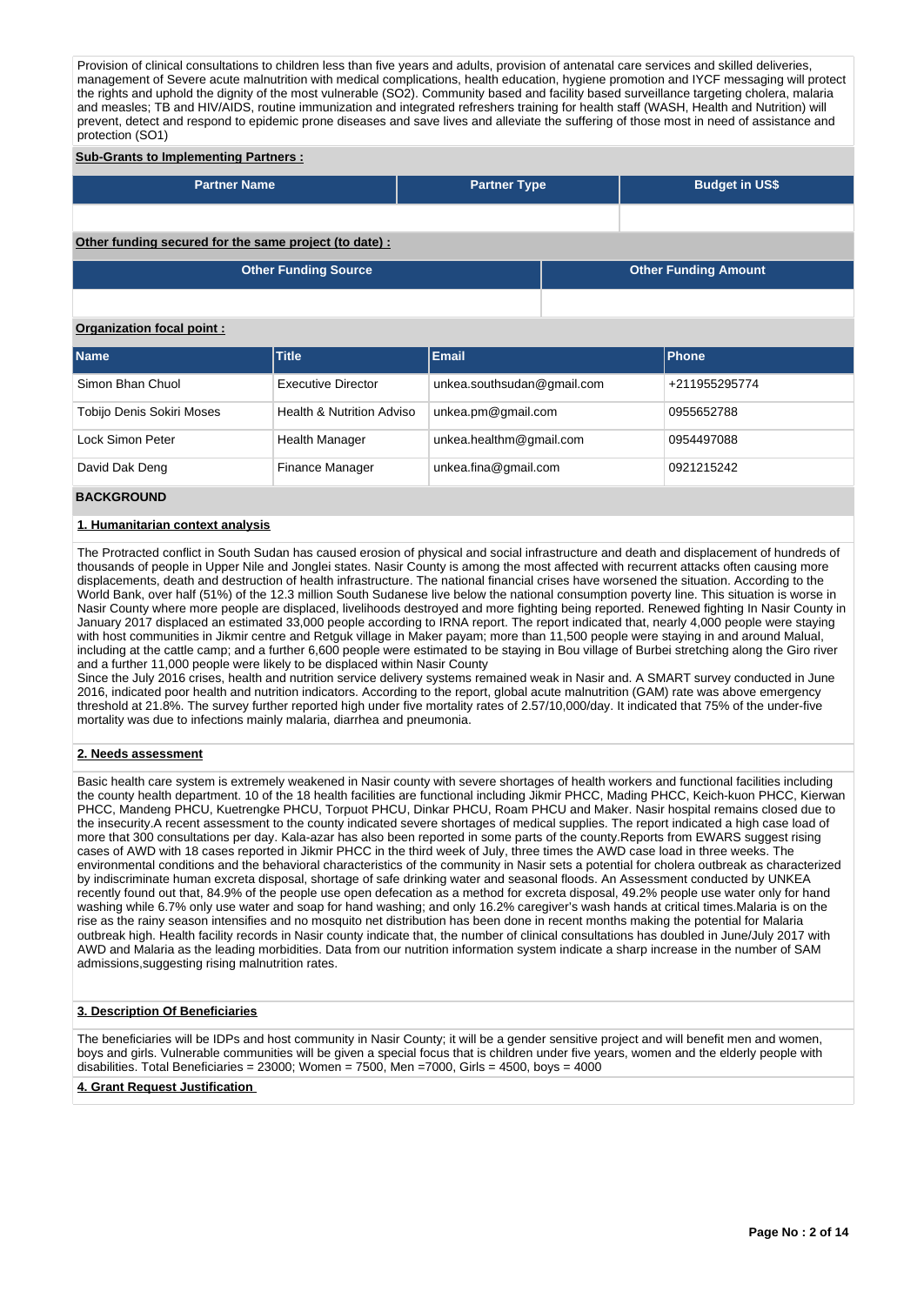This funding is requested to support UNKEA's Emergency response initiative (ERI) by providing basic health care services to vulnerable IDPs and host communities in 5 fixed health facilities of Jikmir Mandeng PHCU+, Torpuot PHCU, Mading, Kierwan PHCC and Maker and 2 outreach sites of Torkech and Maker in Nasir county. This funding will sustain and prevent rapture in providing continued humanitarian health assistance to the vulnerable IDPs, returnees and host communities. Scaling up provision of basic clinical consultations and treatment of common ailments such as malaria, diarrhea and pneumonia will reduce morbidity and mortality. Scaling up immunization services, vitamin A supplementation, deworming, IPT, clinical management of SGBV survivors, provision of safe and clean deliveries will enhance maternal, neonatal and child health, Accelerating grass root level community awareness will contribute to reduction in spread of communicable diseases. With 15 years existence in Nasir County, UNKEA has a strong community's support and acceptability making its programmes cost effective and sustainable through working with community volunteers. UNKEA has viable working relationship with its government, NGOs and donor partners such as CHD, UNICEF and SMoH in supporting the health care system in Nasir County. Through partnership agreement with PSI and WHO, UNKEA is receiving a non-cost supply of ACTs and RDTs, and essential drugs for management of malaria and other communicable diseases.

## **5. Complementarity**

The project will complement on the ongoing health and nutrition project so that a comprehensive package of health and nutrition services is provided to the community. It will also help restore emergency health services, filling the gap due to scale lack of funding **LOGICAL FRAMEWORK**

# **Overall project objective**

Increase access to essential primary health care services to reduce morbidity and moralities due to malaria, cholera and Severe acute malnutrition through strengthening surveillance and emergency vaccinations clinical, consultations and treatment, health education and treatment of severe acute malnutrition with medical complications.

|  |  | <b>HEALTH</b> |  |
|--|--|---------------|--|
|  |  |               |  |
|  |  |               |  |

| <b>Cluster objectives</b>                                                                                                              | <b>Strategic Response Plan (SRP) objectives</b>                                                      | <b>Percentage of activities</b> |
|----------------------------------------------------------------------------------------------------------------------------------------|------------------------------------------------------------------------------------------------------|---------------------------------|
| Essential clinical health services are inclusive<br>and implemented with dignity targeting<br>specific needs of vulnerable populations | SO2: Protect the rights and uphold the dignity<br>of the most vulnerable                             | 60                              |
| Prevent, detect and respond to epidemic<br>prone disease outbreaks in conflict-affected<br>and vulnerable populations                  | SO1: Save lives and alleviate the suffering of<br>those most in need of assistance and<br>protection | 30                              |
| Improve access to psychosocial support and<br>mental health services for vulnerable people                                             | SO3: Support at-risk communities to sustain<br>their capacity to cope with significant threats       | 10                              |

**Contribution to Cluster/Sector Objectives :** Increasing access to clinical consultations, treatment and health education targeting cholera and Malaria for IDPS and host communities, men, women, boys and girls will contribute to inclusive health service delivery hence contributes to achieving cluster objective 2.Strengthening surveillance for Cholera and Malaria and emergency vaccination targeting cholera will contribute to prevention, detection and response to epidemic prone diseases, thus supports cluster objective 1.

## **Outcome 1**

Increased accesses to essential health care services; Clinical consultations, diagnosis, treatment and health education and reduction in morbidity and mortality due to cholera and malaria

## **Output 1.1**

## **Description**

Clinical consultations and treatment of common illnesses for women,men,boys and girls and treatment of <5 children with Severe acute malnutrition and medical complications increased

#### **Assumptions & Risks**

- Security stability in the project area,
- Uninterrupted funding and supply of relief items and drugs,
- Continued acceptability and community support,
- Commitment and support of partner to the project,

• Continued accessibility to project sites,

## **Indicators**

|                                                                                                                                                                    |                                                           |                                                                                                                                                                         | <b>End cycle beneficiaries</b>                  |       |           | <b>End</b><br>cycle |               |  |  |  |
|--------------------------------------------------------------------------------------------------------------------------------------------------------------------|-----------------------------------------------------------|-------------------------------------------------------------------------------------------------------------------------------------------------------------------------|-------------------------------------------------|-------|-----------|---------------------|---------------|--|--|--|
| Code                                                                                                                                                               | <b>Cluster</b>                                            | <b>Indicator</b>                                                                                                                                                        | <b>Boys Girls</b><br><b>Women</b><br><b>Men</b> |       |           |                     | <b>Target</b> |  |  |  |
| Indicator 1.1.1                                                                                                                                                    | <b>HEALTH</b>                                             | [Frontline services] Number of outpatient<br>consultations in conflict and other vulnerable<br>states                                                                   | 3,000                                           | 3.214 | 2,50<br>0 | 2,00<br>0           | 10.714        |  |  |  |
| <b>Means of Verification</b> : Out patient and inpatient registers, IDSR reports and EWARs reports, Health cluster 5Ws, Health cluster RRM<br>reports              |                                                           |                                                                                                                                                                         |                                                 |       |           |                     |               |  |  |  |
| Indicator 1.1.2                                                                                                                                                    | <b>HEALTH</b>                                             | [Frontline services] Number of children under 5<br>with severe acute malnutrition with medical<br>complications, who are clinically managed in<br>stabilization centers |                                                 |       | 120       | 200                 | 320           |  |  |  |
| Means of Verification: : Inpatient reports (Under five), Monthly reports, IDSR reports and EWARs reports, Health cluster 5Ws, Health cluster<br><b>RRM</b> reports |                                                           |                                                                                                                                                                         |                                                 |       |           |                     |               |  |  |  |
| Indicator 1.1.3                                                                                                                                                    | <b>HEALTH</b>                                             | [Frontline services] Number of cholera cases<br>treated in cholera treatment unit/ facility.                                                                            | 100                                             | 200   | 120       | 100                 | 520           |  |  |  |
|                                                                                                                                                                    | <b>Means of Verification:</b> Cholera treatment registers |                                                                                                                                                                         |                                                 |       |           |                     |               |  |  |  |

**Page No : 3 of 14**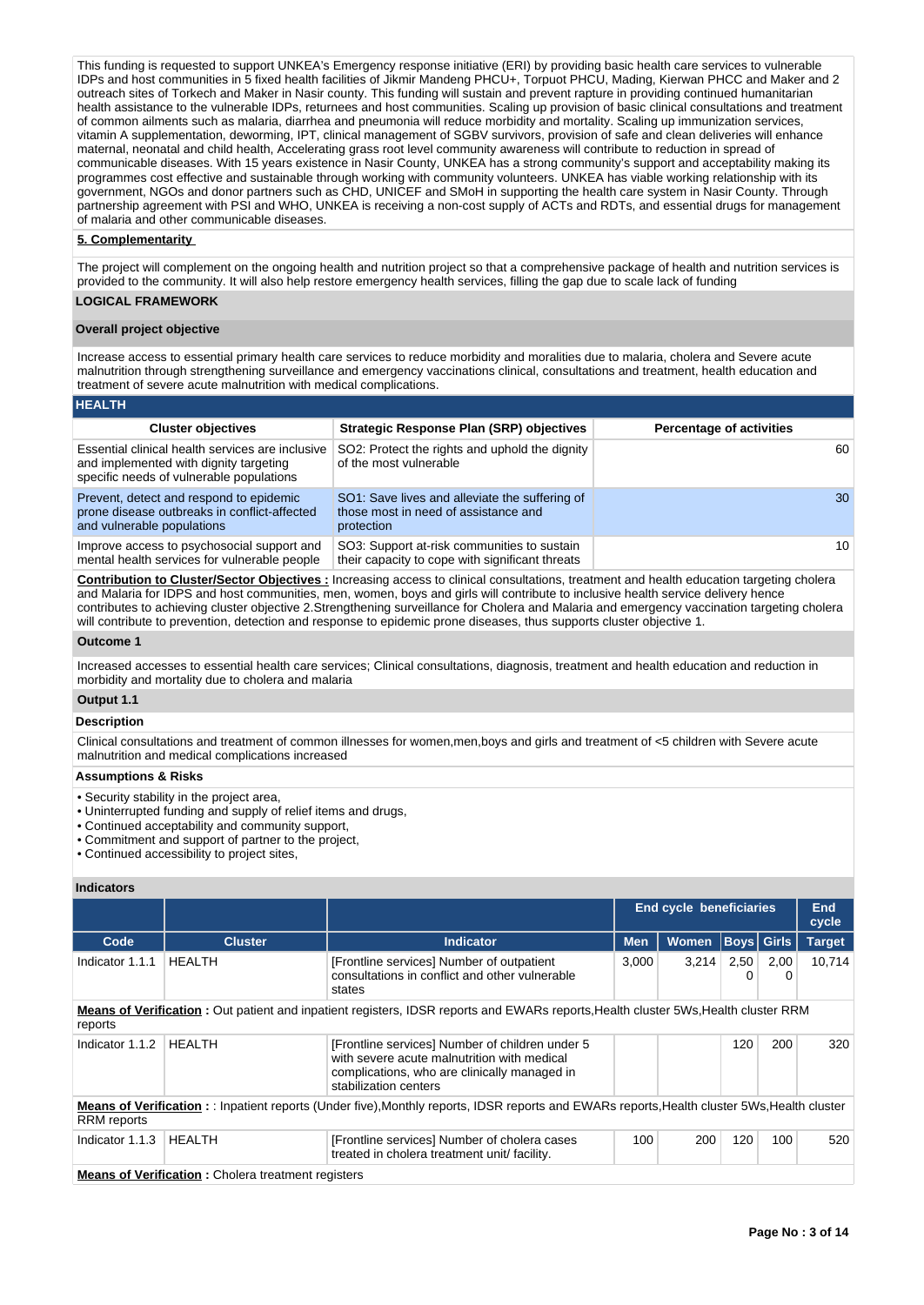| Indicator 1.1.4                                | HEALTH                                                                                                                                | [Frontline services] Number of CTU/C and ORPs<br>established in outbreak locations                                                                                                                            |            |                                |      |              | 6             |  |
|------------------------------------------------|---------------------------------------------------------------------------------------------------------------------------------------|---------------------------------------------------------------------------------------------------------------------------------------------------------------------------------------------------------------|------------|--------------------------------|------|--------------|---------------|--|
|                                                | <b>Means of Verification: Health cluster 5Ws</b>                                                                                      |                                                                                                                                                                                                               |            |                                |      |              |               |  |
| <b>Activities</b>                              |                                                                                                                                       |                                                                                                                                                                                                               |            |                                |      |              |               |  |
| Activity 1.1.1                                 |                                                                                                                                       |                                                                                                                                                                                                               |            |                                |      |              |               |  |
| cholera and malaria                            |                                                                                                                                       | Conduct out patient consultations to <5 and >5 boys and girls, men and women in all targeted health facilities for common illnesses including                                                                 |            |                                |      |              |               |  |
| Activity 1.1.2                                 |                                                                                                                                       |                                                                                                                                                                                                               |            |                                |      |              |               |  |
|                                                |                                                                                                                                       | Conduct clinical management of children under 5 with severe acute malnutrition with medical complications in stabilization centers                                                                            |            |                                |      |              |               |  |
| Activity 1.1.3                                 |                                                                                                                                       |                                                                                                                                                                                                               |            |                                |      |              |               |  |
|                                                | Conduct screening for SAM with complications at the health facilities                                                                 |                                                                                                                                                                                                               |            |                                |      |              |               |  |
| Activity 1.1.4                                 |                                                                                                                                       |                                                                                                                                                                                                               |            |                                |      |              |               |  |
|                                                | Mobilizing local resources for and setting up of CTCs/CTUs/ORPs                                                                       |                                                                                                                                                                                                               |            |                                |      |              |               |  |
| Activity 1.1.5                                 |                                                                                                                                       |                                                                                                                                                                                                               |            |                                |      |              |               |  |
|                                                | Cholera/AWD case Management at the CTC/CTU/ORPs                                                                                       |                                                                                                                                                                                                               |            |                                |      |              |               |  |
| Output 1.2                                     |                                                                                                                                       |                                                                                                                                                                                                               |            |                                |      |              |               |  |
| <b>Description</b>                             |                                                                                                                                       |                                                                                                                                                                                                               |            |                                |      |              |               |  |
|                                                |                                                                                                                                       | Reproductive health services including safe pregnancy and skilled delivery at all targeted health facilities increased/improved                                                                               |            |                                |      |              |               |  |
| <b>Assumptions &amp; Risks</b>                 |                                                                                                                                       |                                                                                                                                                                                                               |            |                                |      |              |               |  |
|                                                | Uninterrupted funding, and supply of RH kits,<br>Continued acceptability and community support,<br>Road access and means of transport |                                                                                                                                                                                                               |            |                                |      |              |               |  |
| <b>Indicators</b>                              |                                                                                                                                       |                                                                                                                                                                                                               |            |                                |      |              |               |  |
|                                                |                                                                                                                                       |                                                                                                                                                                                                               |            | <b>End cycle beneficiaries</b> |      |              | End<br>cycle  |  |
| Code                                           | <b>Cluster</b>                                                                                                                        | <b>Indicator</b>                                                                                                                                                                                              | <b>Men</b> | Women                          | Boys | <b>Girls</b> | <b>Target</b> |  |
|                                                |                                                                                                                                       |                                                                                                                                                                                                               |            |                                |      |              | 920           |  |
| Indicator 1.2.1                                | <b>HEALTH</b>                                                                                                                         | [Frontline services] Number of deliveries attended<br>by skilled birth attendants in conflict-affected and<br>other vulnerable states                                                                         |            |                                |      |              |               |  |
| RRM reports                                    |                                                                                                                                       | Means of Verification: Delivery register, ANC register, Monthly reports, IDSR reports and EWARs reports, Health cluster 5Ws, Health cluster                                                                   |            |                                |      |              |               |  |
| Indicator 1.2.2                                | <b>HEALTH</b>                                                                                                                         | [Frontline services] Number of facilities providing<br><b>BEmONC</b> services                                                                                                                                 |            |                                |      |              | 6             |  |
|                                                |                                                                                                                                       | <b>Means of Verification</b> : Health cluster 5 Ws, GPS coordinates, MoH data base, pictures                                                                                                                  |            |                                |      |              |               |  |
| <b>Activities</b>                              |                                                                                                                                       |                                                                                                                                                                                                               |            |                                |      |              |               |  |
|                                                |                                                                                                                                       |                                                                                                                                                                                                               |            |                                |      |              |               |  |
| <b>Activity 1.2.1</b>                          |                                                                                                                                       |                                                                                                                                                                                                               |            |                                |      |              |               |  |
|                                                | Routine medical checks during ANC (BP check, STI, VCT)                                                                                |                                                                                                                                                                                                               |            |                                |      |              |               |  |
| <b>Activity 1.2.2</b>                          |                                                                                                                                       |                                                                                                                                                                                                               |            |                                |      |              |               |  |
|                                                | Daily Counseling of women and their sexual partners to accept FP services                                                             |                                                                                                                                                                                                               |            |                                |      |              |               |  |
| Activity 1.2.3                                 |                                                                                                                                       |                                                                                                                                                                                                               |            |                                |      |              |               |  |
| Condom promotion and supply.                   |                                                                                                                                       |                                                                                                                                                                                                               |            |                                |      |              |               |  |
| Activity 1.2.4<br>Provision of oral FP methods |                                                                                                                                       |                                                                                                                                                                                                               |            |                                |      |              |               |  |
| Activity 1.2.5                                 |                                                                                                                                       |                                                                                                                                                                                                               |            |                                |      |              |               |  |
|                                                | Skilled deliveries at the health facility                                                                                             |                                                                                                                                                                                                               |            |                                |      |              |               |  |
| Activity 1.2.6                                 |                                                                                                                                       |                                                                                                                                                                                                               |            |                                |      |              |               |  |
|                                                |                                                                                                                                       | Routine medical checks and treatment during post natal visits (Mother and child)                                                                                                                              |            |                                |      |              |               |  |
| Output 1.3                                     |                                                                                                                                       |                                                                                                                                                                                                               |            |                                |      |              |               |  |
| <b>Description</b>                             |                                                                                                                                       |                                                                                                                                                                                                               |            |                                |      |              |               |  |
|                                                |                                                                                                                                       | Clinical and psychosocial support to GBV Victims including clinical management of rape cases, trauma counseling, emergency<br>contraception and post exposure prophylaxis against HIV/AIDS increased/improved |            |                                |      |              |               |  |
| <b>Assumptions &amp; Risks</b>                 |                                                                                                                                       |                                                                                                                                                                                                               |            |                                |      |              |               |  |
| Rape cases reported timely,                    | PEP kits received from pipe line partners                                                                                             |                                                                                                                                                                                                               |            |                                |      |              |               |  |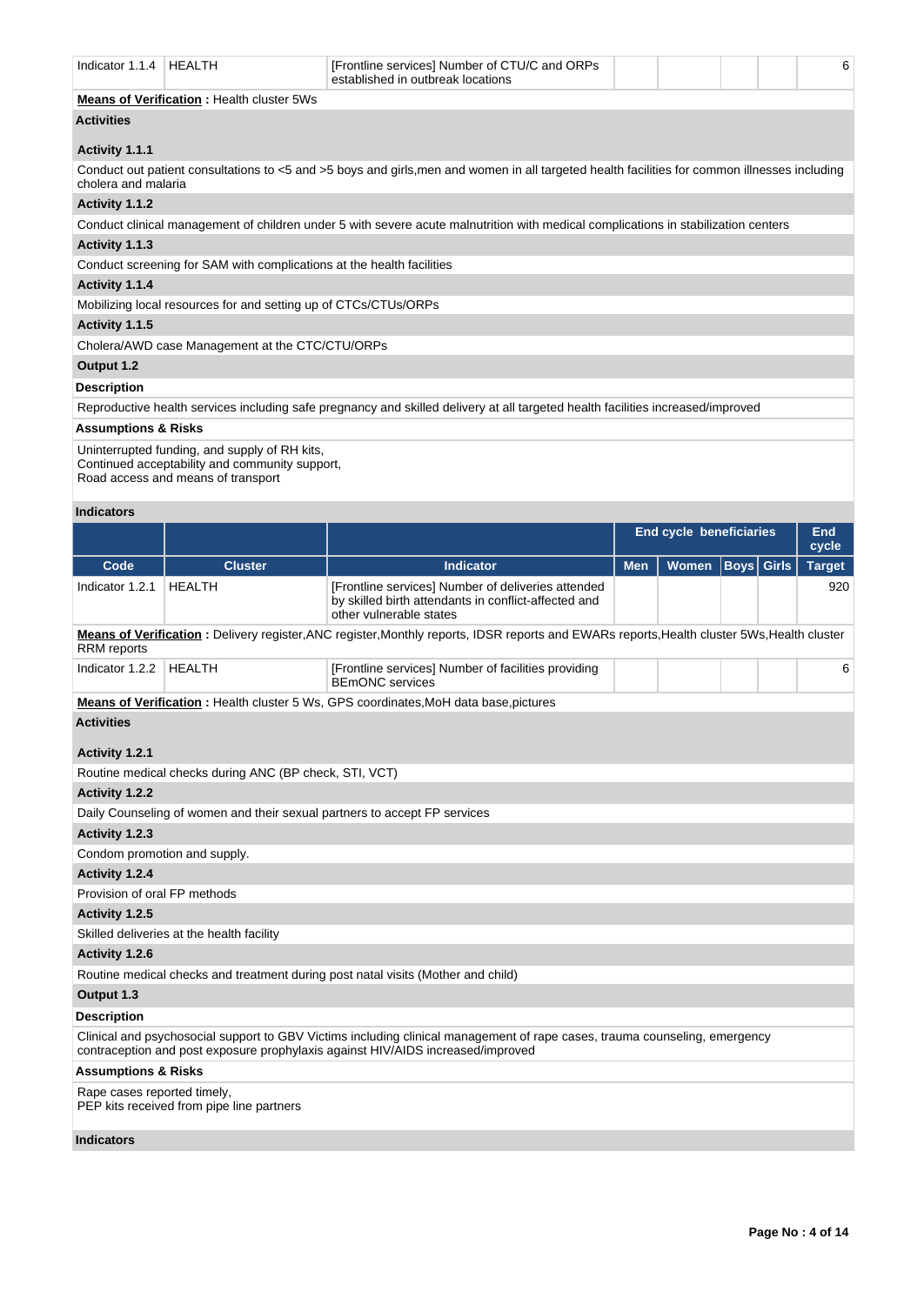|                       |                                                               |                                                                                                                                      | End cycle beneficiaries |       |  | <b>End</b><br>cycle |               |
|-----------------------|---------------------------------------------------------------|--------------------------------------------------------------------------------------------------------------------------------------|-------------------------|-------|--|---------------------|---------------|
| Code                  | <b>Cluster</b>                                                | <b>Indicator</b>                                                                                                                     | <b>Men</b>              | Women |  | <b>Boys Girls</b>   | <b>Target</b> |
| Indicator 1.3.1       | <b>HEALTH</b>                                                 | [Frontline services] Number of health facilities<br>providing SGBV services                                                          |                         |       |  |                     | 6             |
|                       |                                                               | <b>Means of Verification</b> : Health cluster 5 Ws, GPS coordinates, MoH data base, pictures                                         |                         |       |  |                     |               |
| Indicator 1.3.2       | HEALTH                                                        | [Frontline services] Number of staffs trained on<br>Clinical Management of Rape (CMR)                                                | 10                      | 17    |  |                     | 27            |
|                       |                                                               | Means of Verification: GBV register, Monthly reports, IDSR reports and EWARs reports, Health cluster 5Ws, Health cluster RRM reports |                         |       |  |                     |               |
| Indicator 1.3.3       | HEALTH                                                        | [Frontline services] Number of rape cases treated<br>at the health facility (CMR)                                                    |                         |       |  |                     | 70            |
|                       | <b>Means of Verification: GBV register</b>                    |                                                                                                                                      |                         |       |  |                     |               |
| <b>Activities</b>     |                                                               |                                                                                                                                      |                         |       |  |                     |               |
| Activity 1.3.1        |                                                               |                                                                                                                                      |                         |       |  |                     |               |
|                       |                                                               | Provide treatment to rape cases including trauma counseling, emergency contraception and PEPs against HIV/AIDS at CMR centers        |                         |       |  |                     |               |
| <b>Activity 1.3.2</b> |                                                               |                                                                                                                                      |                         |       |  |                     |               |
|                       | Supply CMR centers with emergency contraceptives and PEP kits |                                                                                                                                      |                         |       |  |                     |               |
| Activity 1.3.3        |                                                               |                                                                                                                                      |                         |       |  |                     |               |

Psychological first-aid activities, such as crisis intervention, peer support, and emotional support to bereaved;

## **Activity 1.3.4**

Raising awareness about the negative health impacts of GBV, e.g., pre¬gnancy-related complications; low birth weight; alcohol/drug use;

# **Output 1.4**

## **Description**

Improved knowledge,attitudes and practices for a healthy life style through improved behavioral change communication (Health education during community health events, health facility visits and individual counseling sessions); Systematic communication with affected populations using relevant feedback and communication mechanisms improved

# **Assumptions & Risks**

Uninterrupted funding, Stable security situation, Community ready to change

## **Indicators**

|                   |                                                    |                                                                                                                                        |            | <b>End cycle beneficiaries</b> |           |           | <b>End</b><br>cycle |
|-------------------|----------------------------------------------------|----------------------------------------------------------------------------------------------------------------------------------------|------------|--------------------------------|-----------|-----------|---------------------|
| Code              | <b>Cluster</b>                                     | <b>Indicator</b>                                                                                                                       | <b>Men</b> | Women   Boys   Girls           |           |           | <b>Target</b>       |
| Indicator 1.4.1   | <b>HEALTH</b>                                      | [Frontline services] Number of people reached by<br>health education /promotion                                                        | 3,000      | 2,500                          | 1,80<br>0 | 1.70<br>0 | 9,000               |
|                   |                                                    | Means of Verification: Attendance registers, Monthly reports, Health cluster 5Ws, Health cluster, RRM reports, Pictures                |            |                                |           |           |                     |
| Indicator 1.4.2   | <b>HEALTH</b>                                      | [Frontline services] Number of community<br>dialogue meetings to provide feedback to affected<br>populations established               |            |                                |           |           | 2                   |
|                   |                                                    | <b>Means of Verification:</b> Attendance lists, photos, Monthly reports, Health cluster 5Ws                                            |            |                                |           |           |                     |
| <b>Activities</b> |                                                    |                                                                                                                                        |            |                                |           |           |                     |
| Activity 1.4.1    |                                                    |                                                                                                                                        |            |                                |           |           |                     |
|                   | Conduct health education targeting AWD/Cholera     |                                                                                                                                        |            |                                |           |           |                     |
| Activity 1.4.2    |                                                    |                                                                                                                                        |            |                                |           |           |                     |
|                   |                                                    | Conduct community health events (Campaigns, Dramas, Demonstrations) targeting cholera                                                  |            |                                |           |           |                     |
| Activity 1.4.3    |                                                    |                                                                                                                                        |            |                                |           |           |                     |
|                   |                                                    | Conduct health education and distribute IEC materials for cholera prevention                                                           |            |                                |           |           |                     |
| Activity 1.4.4    |                                                    |                                                                                                                                        |            |                                |           |           |                     |
|                   |                                                    | Conduct community dialogue meetings with affected populations to register complaints and provide feedback                              |            |                                |           |           |                     |
| Activity 1.4.5    |                                                    |                                                                                                                                        |            |                                |           |           |                     |
|                   |                                                    | Conduct meetings with affected population key persons to identify needs and work with them to agree on solutions                       |            |                                |           |           |                     |
| Activity 1.4.6    |                                                    |                                                                                                                                        |            |                                |           |           |                     |
|                   |                                                    | Strengthen the boma village health committee to be able to verify activities done and participate in project monitoring and evaluation |            |                                |           |           |                     |
| <b>Outcome 2</b>  |                                                    |                                                                                                                                        |            |                                |           |           |                     |
|                   | detection and response to epidemic prone diseases, | Strengthened surveillance for Cholera and Malaria; strengthened emergency vaccinations targeting cholera and increased prevention,     |            |                                |           |           |                     |
| Output 2.1        |                                                    |                                                                                                                                        |            |                                |           |           |                     |

## **Description**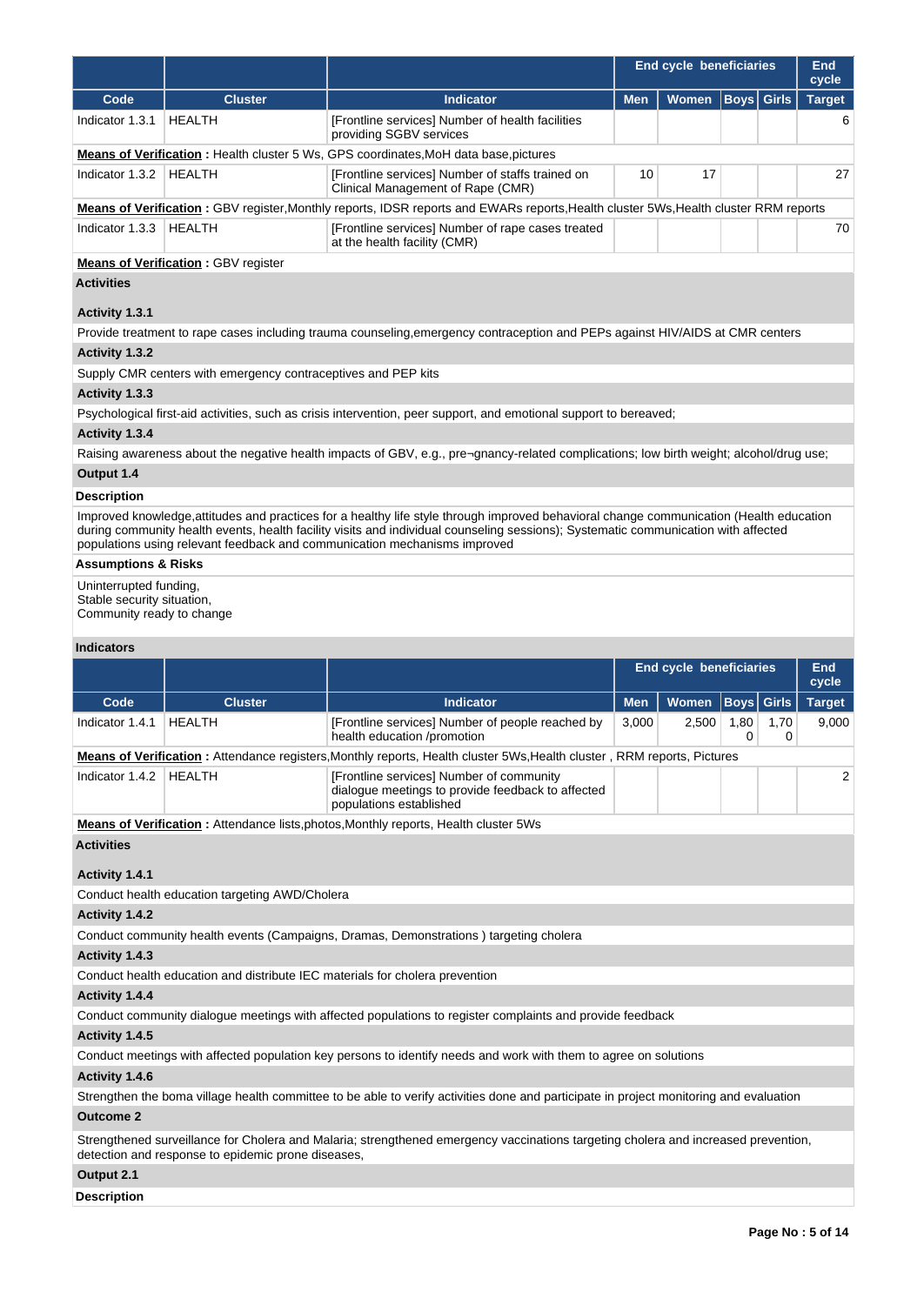| Increased surveillance of cholera and malaria, improved outbreak reporting and notification |  |  |  |
|---------------------------------------------------------------------------------------------|--|--|--|
|                                                                                             |  |  |  |

# **Assumptions & Risks**

Communication and reporting tools available, Stable security

# **Indicators**

| inuivatvi ə     |                |                                                                                                                  |            |                                |  |               |
|-----------------|----------------|------------------------------------------------------------------------------------------------------------------|------------|--------------------------------|--|---------------|
|                 |                |                                                                                                                  |            | <b>End cycle beneficiaries</b> |  | End<br>cycle  |
| Code            | <b>Cluster</b> | <b>Indicator</b>                                                                                                 | <b>Men</b> | Women   Boys   Girls           |  | <b>Target</b> |
| Indicator 2.1.1 | HEALTH         | [Frontline services] Proportion of epidemic prone<br>disease alerts verified and responded to within 48<br>hours |            |                                |  | 80            |

**Means of Verification :** IDSR reports,,Monthly reports, Health cluster 5Ws,Health cluster RRM reports

# **Activities**

# **Activity 2.1.1**

Conduct routine health facility data collection and reporting (Weekly,Monthly and Quarterly reports) for Cholera and Malaria and other communicable diseases

# **Activity 2.1.2**

Carry out outbreak notification, investigation and response within 48 hours for Cholera and Malaria

# **Activity 2.1.3**

Provide biweekly progress updates to the Health cluster

# **Output 2.2**

# **Description**

Emergency vaccinations for children <5,5-15 years, boys and girls in emergency situation coverage increased and quality improved

# **Assumptions & Risks**

Uninterrupted funding and supply of vaccines,

# **Indicators**

|                                                                                                                 |                                                                                                                       |                                                                                                |            | <b>End cycle beneficiaries</b> |                   |     | End<br>cycle  |  |  |
|-----------------------------------------------------------------------------------------------------------------|-----------------------------------------------------------------------------------------------------------------------|------------------------------------------------------------------------------------------------|------------|--------------------------------|-------------------|-----|---------------|--|--|
| Code                                                                                                            | <b>Cluster</b>                                                                                                        | <b>Indicator</b>                                                                               | <b>Men</b> | <b>Women</b>                   | <b>Boys</b> Girls |     | <b>Target</b> |  |  |
| Indicator 2.2.1                                                                                                 | <b>HEALTH</b>                                                                                                         | [Frontline services] Number of facilities with<br>functioning Cold chain in priority locations |            |                                |                   |     |               |  |  |
| <b>Means of Verification: Health cluster 5 Ws</b>                                                               |                                                                                                                       |                                                                                                |            |                                |                   |     |               |  |  |
| Indicator 2.2.2                                                                                                 | <b>HEALTH</b><br>[Frontline services] Number of people vaccinated<br>with oral cholera vaccines in priority locations |                                                                                                |            |                                | 200               | 100 | 1,300         |  |  |
| <b>Means of Verification: EPI register</b>                                                                      |                                                                                                                       |                                                                                                |            |                                |                   |     |               |  |  |
| <b>Activities</b>                                                                                               |                                                                                                                       |                                                                                                |            |                                |                   |     |               |  |  |
| Activity 2.2.1                                                                                                  |                                                                                                                       |                                                                                                |            |                                |                   |     |               |  |  |
|                                                                                                                 | Prepare and mobilize communities for cholera oral vaccinations.                                                       |                                                                                                |            |                                |                   |     |               |  |  |
| <b>Activity 2.2.2</b>                                                                                           |                                                                                                                       |                                                                                                |            |                                |                   |     |               |  |  |
|                                                                                                                 | Conduct cholera oral vaccination in Nasir conty                                                                       |                                                                                                |            |                                |                   |     |               |  |  |
| Output 2.3                                                                                                      |                                                                                                                       |                                                                                                |            |                                |                   |     |               |  |  |
| <b>Description</b>                                                                                              |                                                                                                                       |                                                                                                |            |                                |                   |     |               |  |  |
| Capacity of health workers strengthened on management of common diseases including integrated capacity building |                                                                                                                       |                                                                                                |            |                                |                   |     |               |  |  |

# **Assumptions & Risks**

# Funding secured

**Indicators**

|                                                              |                |                                                                                                                            |            | <b>End cycle beneficiaries</b> |  |             | <b>End</b><br>cycle |  |  |
|--------------------------------------------------------------|----------------|----------------------------------------------------------------------------------------------------------------------------|------------|--------------------------------|--|-------------|---------------------|--|--|
| Code                                                         | <b>Cluster</b> | <b>Indicator</b>                                                                                                           | <b>Men</b> | <b>Women</b>                   |  | Boys  Girls | <b>Target</b>       |  |  |
| Indicator 2.3.1                                              | <b>HFAITH</b>  | [Frontline services] Number of staff trained on<br>disease surveillance and outbreak response                              | 12         | 13                             |  |             | 25                  |  |  |
| Means of Verification: Training reports, Health cluster 5 Ws |                |                                                                                                                            |            |                                |  |             |                     |  |  |
| Indicator 2.3.2                                              | HEALTH         | (Frontline services) # of health workers trained on<br>integrated Health, WASH and nutrition response                      |            |                                |  |             | 27                  |  |  |
|                                                              |                | <b>Means of Verification</b> : Training reports, Monthly reports, Health cluster 5Ws, Health cluster RRM reports, Pictures |            |                                |  |             |                     |  |  |
| Indicator 2.3.3                                              | HFAI TH        | [Frontline services] Number of staff trained on<br>cholera case management and prevention                                  | 10         | 17                             |  |             | 27                  |  |  |
| <b>Means of Verification:</b> Training reports               |                |                                                                                                                            |            |                                |  |             |                     |  |  |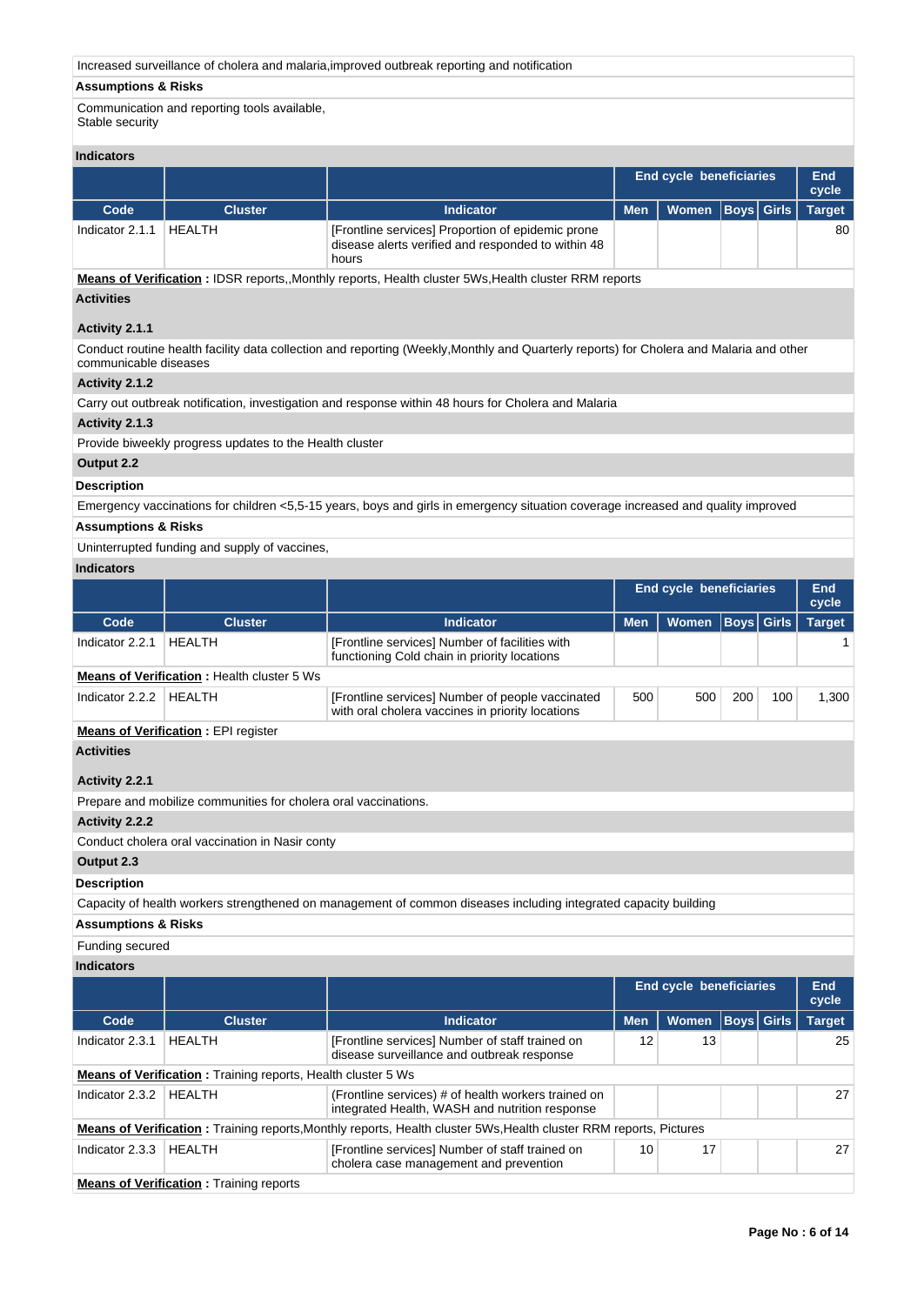## **Activities**

## **Activity 2.3.1**

Training of staff on disease surveillance and outbreak response and cholera case management

#### **Activity 2.3.2**

Training of health workers on integrated Health, WASH and nutrition response

## **Activity 2.3.3**

Develop the terms of references for the training

#### **Activity 2.3.4**

Invite participants for the training and conduct the training

## **Additional Targets :**

# **M & R**

### **Monitoring & Reporting plan**

#### Data collection Tools

Data for the project will be collected through IDSR reporting forms, EWARS,RRM reporting forms, Quantified supervisory checklists and health cluster 5Ws.Weekly reports will be submitted for IDSR, EWARS and RRMs. Biweekly project updates will submitted to the health cluster. Quarterly and end of project narrative reports will be submitted to SSHF. Internal reports are submitted weekly and monthly

#### Monitoring,

The logical framework will provide the guide to monitoring and reporting of the project to ensure programme outputs, activities and inputs are interlinked and well coordinated. This will be incorporated to UNKEAs Monitoring and reporting framework.

The clinical officers directly monitor project activities at the health facility; they ensure that all curative and preventive functions are done as per the project work plan. These include clinical consultations, laboratory diagnoses and treatment of common diseases, skilled deliveries, and referral of complicated cases to the next level of care, health education, data collection and reporting. They will develop micro plans for their weekly, monthly, and quarterly activities. The clinical officer who is the health facility in-charge will ensure that duty rosters are prepared and displayed, and maintains a daily staff roster.

The health manager will conduct regular supervisory visits to the health facility; he will check for consistency in the use of treatment guidelines and protocols, ensure data is collected using the standard data collection tools and performs data quality audits. He will check for stock outs, staffing gaps, reporting gaps (Data collection tools and guidelines) and financial gaps and will report accordingly. The health advisor will conduct quarterly monitoring visits and will participate in the quarterly programme supervision together with the CHD. He will look for consistency in the use of treatment protocol and guidelines, staffing, reports and monitor actions taken by the health manager in regards to the project implementation and results.

The executive director will conduct biannual supportive supervision visits to all project sites. He will monitor the performance of all project inputs, activities and outputs. He will provide overall support and feedback to the project management team.

## Reporting,

Data will be collected using the national data collection and reporting tools. These include; outpatient registers, inpatient registers, pharmaceutical registers, maternal and child health registers and nutrition registers. This data will be summarized using the weekly and monthly IDSR reporting tools and will be entered into EWARS (Jikmir and Mandeng) and the rest to DHIS.

The clinical officer is responsible for reporting at the health facility, he will ensure data is collected and reported in a timely manner (Weekly, monthly). He will share his reports with the health manager who will consolidate all reports per reporting site and shares it with the health advisor and monitoring and evaluation manager. The health advisor and the Monitoring and evaluation Manager will check the reports for consistency, and completeness and will share the reports with the health cluster. In addition, UNKEA will provide biweekly programme updates to the health cluster

#### Monitoring and reporting on accountability to affected population,

An indicator for accountability to affected population is included in the logical framework. The boma health committee will participate in monitoring the project activities through the joint quantified supervisory visits which will be conducted twice during the project period. Community dialogue meetings will be conducted on quarterly basis during which complaints from the community are taken and feedback provided on the progress of the project. Attendance lists and minutes of the meeting will be taken to report on accountability to affected population.

| Workplan                                                                                                                                                                 |      |   |                |   |    |                |                |                |   |   |                |          |
|--------------------------------------------------------------------------------------------------------------------------------------------------------------------------|------|---|----------------|---|----|----------------|----------------|----------------|---|---|----------------|----------|
| <b>Activitydescription</b>                                                                                                                                               | Year | 1 | $\overline{2}$ | 3 | -5 | 6 <sup>1</sup> | $\overline{7}$ | 8 <sup>1</sup> |   |   | ⊦9  10  11  12 |          |
| Activity 1.1.1: Conduct out patient consultations to <5 and >5 boys and girls, men<br>and women in all targeted health facilities for common illnesses including cholera | 2017 |   |                |   |    |                |                | X.             | X | X | X              | IX.      |
| and malaria                                                                                                                                                              | 2018 | X |                |   |    |                |                |                |   |   |                |          |
| Activity 1.1.2: Conduct clinical management of children under 5 with severe acute<br>malnutrition with medical complications in stabilization centers                    | 2017 |   |                |   |    |                |                | X              | X | X | X              | <b>X</b> |
|                                                                                                                                                                          | 2018 | X |                |   |    |                |                |                |   |   |                |          |
| Activity 1.1.3: Conduct screening for SAM with complications at the health facilities                                                                                    | 2017 |   |                |   |    |                |                | X.             | X | X | X              | lx.      |
|                                                                                                                                                                          | 2018 | X |                |   |    |                |                |                |   |   |                |          |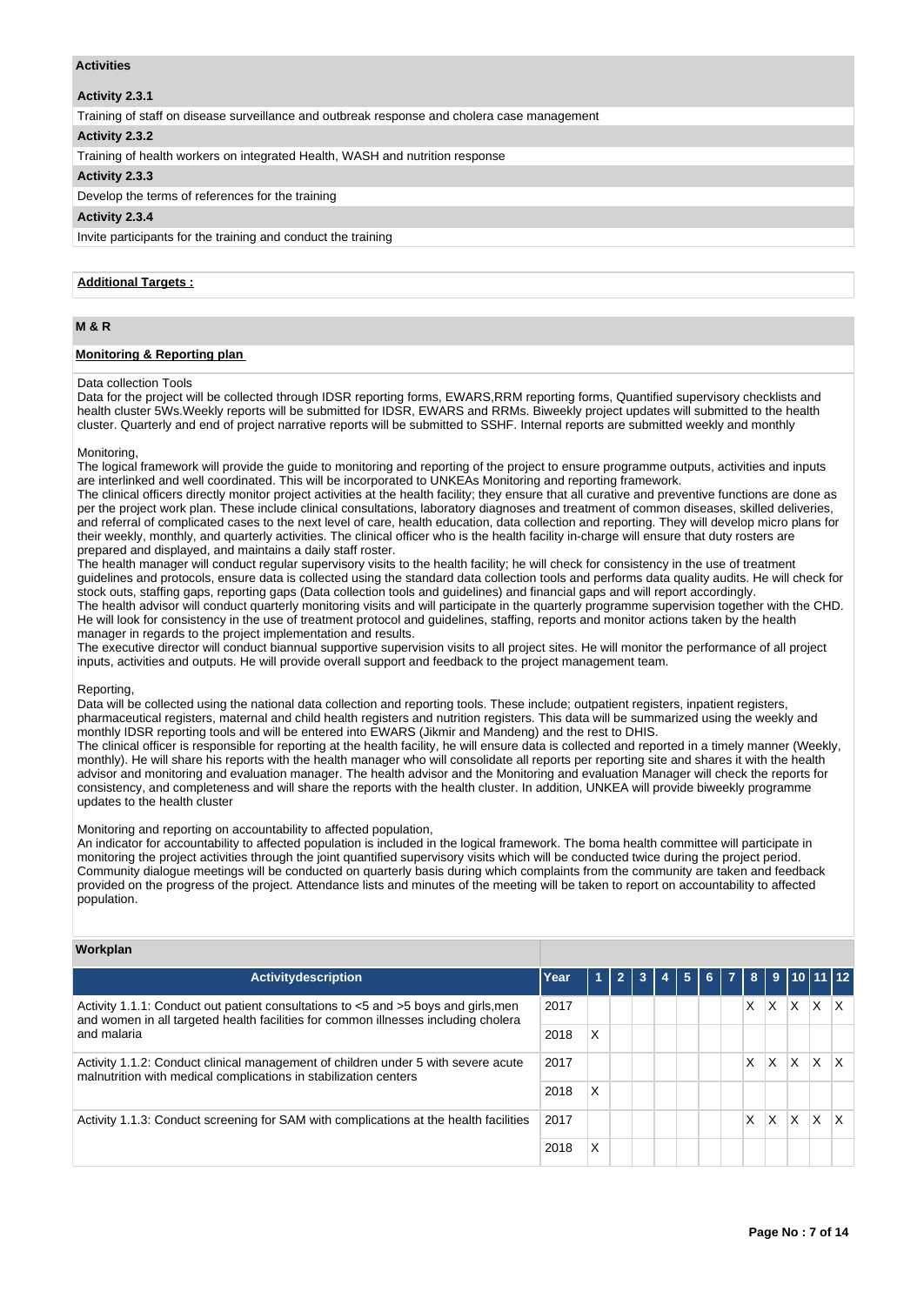| Activity 1.1.4: Mobilizing local resources for and setting up of CTCs/CTUs/ORPs                    | 2017 |   |  |  | $X \mid X$ |            |                                 |              |              |
|----------------------------------------------------------------------------------------------------|------|---|--|--|------------|------------|---------------------------------|--------------|--------------|
|                                                                                                    | 2018 |   |  |  |            |            |                                 |              |              |
| Activity 1.1.5: Cholera/AWD case Management at the CTC/CTU/ORPs                                    | 2017 |   |  |  |            | $X \mid X$ | $X \mid X \mid X$               |              |              |
|                                                                                                    | 2018 | X |  |  |            |            |                                 |              |              |
| Activity 1.2.1: Routine medical checks during ANC (BP check, STI, VCT)                             | 2017 |   |  |  |            | $X \mid X$ | $ X $ $ X $                     |              |              |
|                                                                                                    | 2018 | X |  |  |            |            |                                 |              |              |
| Activity 1.2.2: Daily Counseling of women and their sexual partners to accept FP                   | 2017 |   |  |  | $\times$   | X          | X.                              | $x \times$   |              |
| services                                                                                           | 2018 | X |  |  |            |            |                                 |              |              |
| Activity 1.2.3: Condom promotion and supply.                                                       | 2017 |   |  |  |            | $X \mid X$ | X.                              | $X$ $X$      |              |
|                                                                                                    | 2018 | X |  |  |            |            |                                 |              |              |
| Activity 1.2.4: Provision of oral FP methods                                                       | 2017 |   |  |  |            | X X        | $x \mid x \mid x$               |              |              |
|                                                                                                    | 2018 | X |  |  |            |            |                                 |              |              |
| Activity 1.2.5: Skilled deliveries at the health facility                                          | 2017 |   |  |  |            | X X        | X.                              | $x \mid x$   |              |
|                                                                                                    | 2018 | X |  |  |            |            |                                 |              |              |
| Activity 1.2.6: Routine medical checks and treatment during post natal visits                      | 2017 |   |  |  | X.         | X          | <b>X</b>                        | $\mathsf{X}$ | $\mathsf{X}$ |
| (Mother and child)                                                                                 | 2018 | X |  |  |            |            |                                 |              |              |
| Activity 1.3.1: Provide treatment to rape cases including trauma                                   | 2017 |   |  |  | X.         | X          | $\mathsf{X}$                    | $\mathsf{X}$ | $\mathsf{X}$ |
| counseling, emergency contraception and PEPs against HIV/AIDS at CMR centers                       | 2018 | X |  |  |            |            |                                 |              |              |
| Activity 1.3.2: Supply CMR centers with emergency contraceptives and PEP kits                      | 2017 |   |  |  |            | X          |                                 |              | X            |
|                                                                                                    | 2018 |   |  |  |            |            |                                 |              |              |
| Activity 1.3.3: Psychological first-aid activities, such as crisis intervention, peer              | 2017 |   |  |  | X I        | X.         | $\mathsf{X}$                    | $X$ $X$      |              |
| support, and emotional support to bereaved;                                                        | 2018 | X |  |  |            |            |                                 |              |              |
| Activity 1.3.4: Raising awareness about the negative health impacts of GBV, e.g.,                  | 2017 |   |  |  | X.         | X.         | $\mathsf{X}$                    | $X$ $X$      |              |
| pre-gnancy-related complications; low birth weight; alcohol/drug use;                              | 2018 | X |  |  |            |            |                                 |              |              |
| Activity 1.4.1: Conduct health education targeting AWD/Cholera                                     | 2017 |   |  |  |            |            | $x \mid x \mid x \mid x \mid x$ |              |              |
|                                                                                                    | 2018 | X |  |  |            |            |                                 |              |              |
| Activity 1.4.2: Conduct community health events (Campaigns, Dramas,                                | 2017 |   |  |  |            | X          |                                 | X            |              |
| Demonstrations) targeting cholera                                                                  |      |   |  |  |            |            |                                 |              |              |
|                                                                                                    | 2018 |   |  |  |            |            |                                 | $\mathsf{X}$ | $\mathsf{X}$ |
| Activity 1.4.3: Conduct health education and distribute IEC materials for cholera                  | 2017 |   |  |  | X.         | X          | X                               |              |              |
| prevention                                                                                         | 2018 | X |  |  |            |            |                                 |              |              |
| Activity 1.4.4: Conduct community dialogue meetings with affected populations to                   | 2017 |   |  |  |            | X          |                                 |              | X            |
| register complaints and provide feedback                                                           | 2018 |   |  |  |            |            |                                 |              |              |
| Activity 1.4.5: Conduct meetings with affected population key persons to identify                  | 2017 |   |  |  |            | X          |                                 |              | X            |
| needs and work with them to agree on solutions                                                     | 2018 |   |  |  |            |            |                                 |              |              |
| Activity 1.4.6: Strengthen the boma village health committee to be able to verify                  | 2017 |   |  |  |            | X          |                                 |              | X            |
| activities done and participate in project monitoring and evaluation                               | 2018 |   |  |  |            |            |                                 |              |              |
| Activity 2.1.1: Conduct routine health facility data collection and reporting                      | 2017 |   |  |  | X.         | X.         | X.                              | X            | $\mathsf{X}$ |
| (Weekly, Monthly and Quarterly reports) for Cholera and Malaria and other<br>communicable diseases | 2018 | X |  |  |            |            |                                 |              |              |
| Activity 2.1.2: Carry out outbreak notification, investigation and response within 48              | 2017 |   |  |  | X          | X          | $\mathsf{X}$                    | $\mathsf{X}$ | $\mathsf{X}$ |
| hours for Cholera and Malaria                                                                      | 2018 | X |  |  |            |            |                                 |              |              |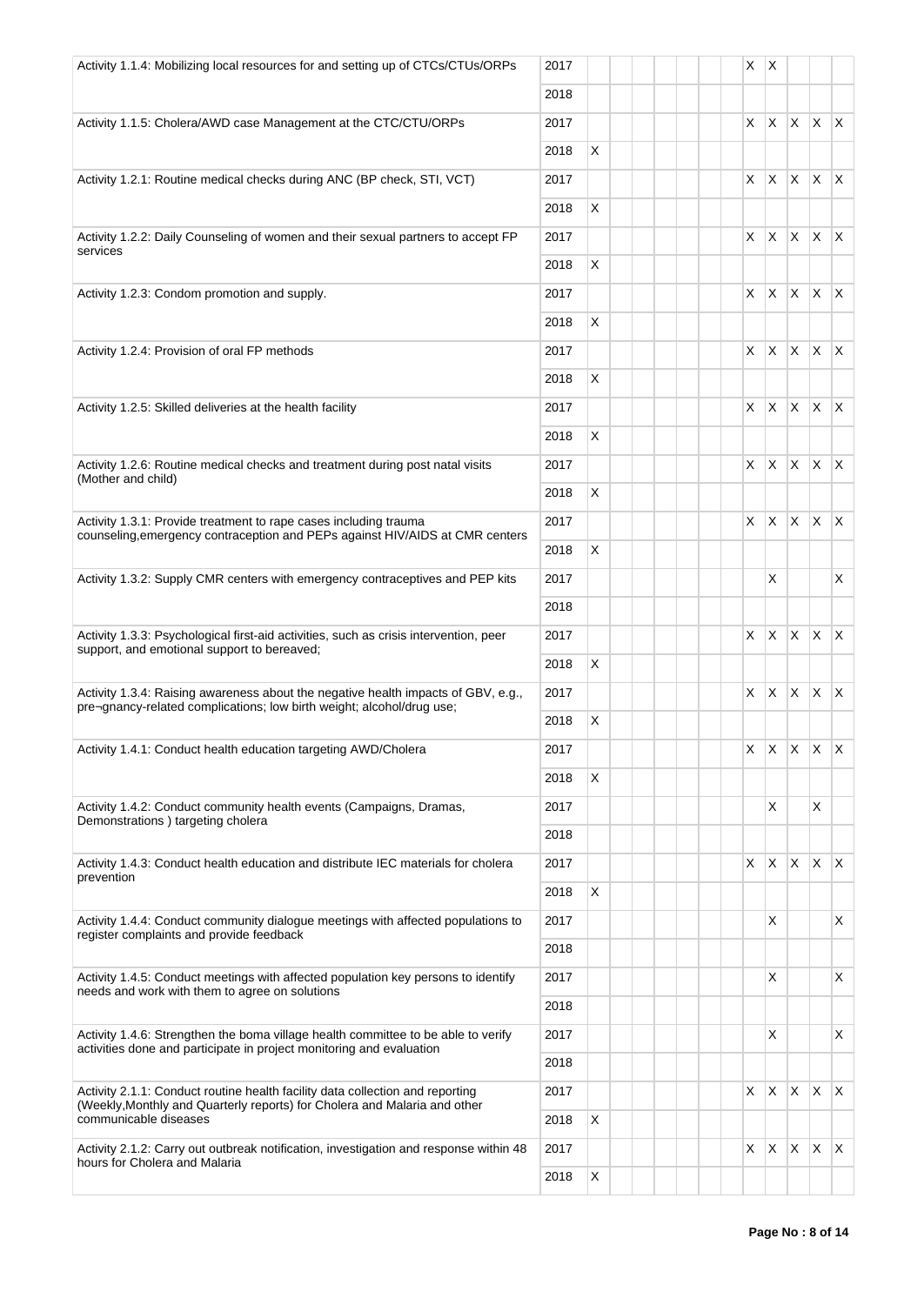| Activity 2.1.3: Provide biweekly progress updates to the Health cluster                                        |      |   |  | X. |   | $x \times x$ |              |              |
|----------------------------------------------------------------------------------------------------------------|------|---|--|----|---|--------------|--------------|--------------|
|                                                                                                                | 2018 | X |  |    |   |              |              |              |
| Activity 2.2.1: Prepare and mobilize communities for cholera oral vaccinations.                                | 2017 |   |  | X. |   | $X$ $X$      | $\mathsf{X}$ | $\mathsf{X}$ |
|                                                                                                                | 2018 | X |  |    |   |              |              |              |
| Activity 2.2.2: Conduct cholera oral vaccination in Nasir conty                                                | 2017 |   |  |    | X | X            |              |              |
|                                                                                                                | 2018 |   |  |    |   |              |              |              |
| Activity 2.3.1: Training of staff on disease surveillance and outbreak response and<br>cholera case management | 2017 |   |  |    | X |              |              |              |
|                                                                                                                | 2018 |   |  |    |   |              |              |              |
| Activity 2.3.2: Training of health workers on integrated Health, WASH and nutrition<br>response                | 2017 |   |  |    | X |              |              |              |
|                                                                                                                | 2018 |   |  |    |   |              |              |              |
| Activity 2.3.3: Develop the terms of references for the training                                               | 2017 |   |  | X  |   |              |              |              |
|                                                                                                                | 2018 |   |  |    |   |              |              |              |
| Activity 2.3.4: Invite participants for the training and conduct the training                                  | 2017 |   |  |    | X |              |              |              |
|                                                                                                                | 2018 |   |  |    |   |              |              |              |

# **OTHER INFO**

## **Accountability to Affected Populations**

The beneficiaries are mainly children under five,boys and girls and pregnant and lactating women who are IDPs and the Host community.These are the most vulnerable groups in the society,and in situations of crises like the current crises,they suffer most,the community was consulted in the project design and they will be fully involved in the project implementation. The project will ensure women,boys and girls are treated with dignity,it will take into consideration the fundamental human rights.UNKEA has a good record of confidentiality,all information/data collected from the community will be treated with confidentiality,and data collection will include an informed consent.UNKEA has a good record of impartiality,this project will benefit all communities in the targeted area,and will ensure all people are treated equally regardless of their affiliations. UNKEA will collaborate with other agencies such as PACT Sudan,to ensure peace building projects are implemented along side this project.

## **Implementation Plan**

Provision of basic package of health and nutrition services will be done in at all 5 health facilities. UNKEA will include a mixture of innovative approach using community outreach events during which health education on prevention and control of communicable disease such as malaria, HIV/AIDS, TB, Kala azar, diarrhea is given, children under five immunized, dewormed and given vitamin A supplementation. Building strong referral system where patients are identified and referred from community to health facilities and among health facilities will be enhanced. UNKEA will continue to maintain its speed motor boat and provide fuel to support the CHD ambulance for referral of pregnant women and under five. On the job competence based trainings tailored to the needs of communities will be undertaken together with regular supervisory visits using the QSC of the MoH. Effective health information and management system will be enhanced to ensure that data is used for informing decision making in the course of implementing the project. UNKEA will ensure that data is effectively captured, analyzed, disseminated and utilized by all stakeholders ( government, donors and partners) at all stages of the project implementation. Community involvement through recruitment and training of community leaders and community health educators ( HHPs, TBAs and CHWs) on prevention and control of SGBV, communicable diseases such as malaria, HIV/AIDS, Malnutrition, promotion of LLTNs, hand washing, use of latrines, protection of water source will be used to enact health promotion and protection in the communities. Collaboration and coordination will be a key in implementing the project. UNKEA will initiate and promote dialogue and collaboration with it partners such as line ministries of health, NGOs, the communities and local authorities.

## **Coordination with other Organizations in project area**

| Name of the organization                 | Areas/activities of collaboration and rationale                 |
|------------------------------------------|-----------------------------------------------------------------|
| <b>WHO</b>                               | Supplies/Capacity Building/advocacy (PHCC Kits, RDTS etc)       |
| <b>IMA</b>                               | Supplies/Advocacy(HIV kits)/Capacity building & Kala-azar drugs |
| PSI                                      | Supplies (ACTs, RDTs, Mosquito nets)                            |
| <b>Environment Marker Of The Project</b> |                                                                 |

## **Gender Marker Of The Project**

2a-The project is designed to contribute significantly to gender equality

### **Justify Chosen Gender Marker Code**

The current crisis has increased the vulnerability of Men, Women, Boys and girls almost equally. Demand for health therefore cuts through all gender

## **Protection Mainstreaming**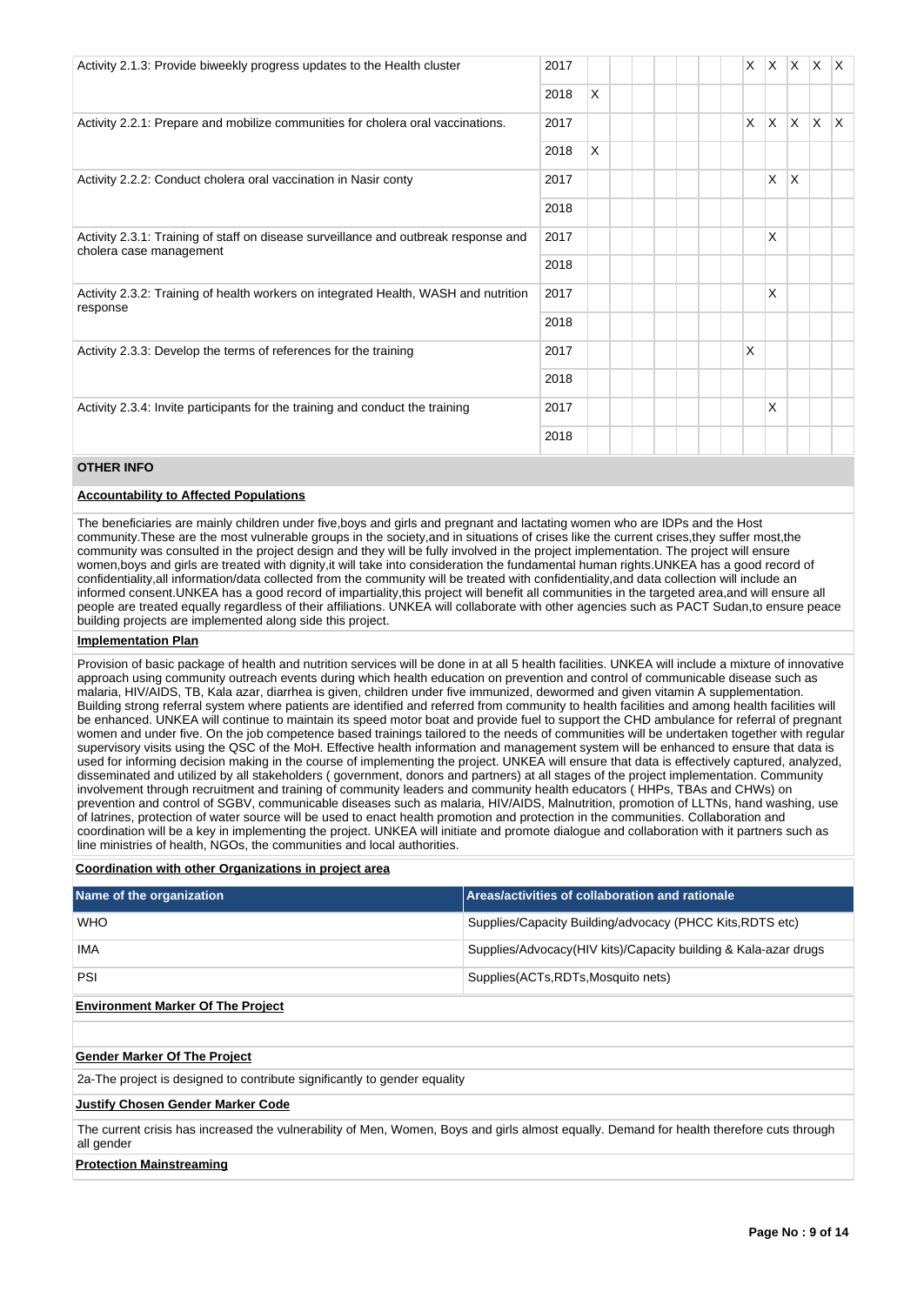The treatment centers will not be located near Armed settlements,the enviroment will be kept clean,latrines will be labled Female and Male,the beneficiaries will be treated with dignity and impartially.Informed conscent will be required in any data collection and all information gathered will be treated with confidentiality.

## **Country Specific Information**

## **Safety and Security**

Nasir County has been calm for most half of the year, however, recent fighting has displaced people and increased insecurity. UNKEA has a security plan in place, which guides staff on safety and security in their movements while conducting humanitarian work. The staff will be provided with identity cards which they are advised to carry when ever they go out for work. In situations of high insecurity, staffs may be evacuated to the nearest place for safety.

## **Access**

UNKEA is accessible through the dry season to all project sites. However during the rainy season, access is only by air or boat. Most of the health facilities are located along the Sobaat rive Just as are settlements.The current project has planned to balance the movement plan between river, land and air to ensure timely supply of drugs and supportive supervision.

## **BUDGET**

| Code | <b>Budget Line Description</b>                                                                                                                                                                                                 |   | D/S Quantity   | <b>Unit</b><br>cost          | <b>Duration</b><br>Recurran charged<br>ce | $\frac{9}{6}$<br>to CHF | <b>Total Cost</b> |  |
|------|--------------------------------------------------------------------------------------------------------------------------------------------------------------------------------------------------------------------------------|---|----------------|------------------------------|-------------------------------------------|-------------------------|-------------------|--|
|      | 1. Staff and Other Personnel Costs                                                                                                                                                                                             |   |                |                              |                                           |                         |                   |  |
| 1.1  | <b>Excutive Director</b>                                                                                                                                                                                                       | S |                | $1 \mid 5,500$<br>.00        | 6                                         | 20.00                   | 6,600.00          |  |
|      | Overall leadership and advise Grade K, works 8 hours a day, medical allowance, national social security fund, transport allowance<br>are all included in the salary structure.                                                 |   |                |                              |                                           |                         |                   |  |
| 1.2  | <b>Health Advisor</b>                                                                                                                                                                                                          | S |                | $1 \mid 3,500$<br>.00        | 6                                         | 50.00                   | 10,500.00         |  |
|      | Provide technical support to the project Grade J, works 8 hours a day, medical allowance, national social security fund, transport<br>allowance are all included in the salary structure                                       |   |                |                              |                                           |                         |                   |  |
| 1.3  | Health Manager                                                                                                                                                                                                                 | D |                | $1 \overline{)2,457}$<br>.00 | 6                                         | 100.00                  | 14,742.00         |  |
|      | Project management and support Grade I, works 8 hours a day, medical allowance, national social security fund, transport<br>allowance are all included in the salary structure.                                                |   |                |                              |                                           |                         |                   |  |
| 1.4  | <b>Clinical Officers</b>                                                                                                                                                                                                       | D |                | 2   850.0<br>$\Omega$        | 6                                         | 100.00                  | 10,200.00         |  |
|      | Technical and supervisory role Grade G, works 8 hours a day, medical allowance, national social security fund, transport allowance<br>are all included in the salary structure.                                                |   |                |                              |                                           |                         |                   |  |
| 1.5  | Reproductive Health Officer, Health Officer                                                                                                                                                                                    | D |                | $2 \mid 1,400$<br>.00        | 6                                         | 100.00                  | 16,800.00         |  |
|      | Technical support to the reproductive health clinic, heads the RH department, Grade G, works 8 hours a day, medical<br>allowance, national social security fund, transport allowance are all included in the salary structure. |   |                |                              |                                           |                         |                   |  |
| 1.6  | <b>Registered Nurse</b>                                                                                                                                                                                                        | D |                | 2   550.0<br>0               | 6                                         | 100.00                  | 6,600.00          |  |
|      | Provide nursing care and counseling to patients, Grade F, works 8 hours a day, medical allowance, national social security<br>fund, transport allowance are all included in the salary structure.                              |   |                |                              |                                           |                         |                   |  |
| 1.7  | <b>Registered Midwives</b>                                                                                                                                                                                                     | D |                | 2 550.0<br>$\Omega$          | 6                                         | 100.00                  | 6,600.00          |  |
|      | Conduct deliveries and provide support to PLW, Grade F, works 8 hours a day, medical allowance, national social security<br>fund, transport allowance are all included in the salary structure.                                |   |                |                              |                                           |                         |                   |  |
| 1.8  | Pharmacist                                                                                                                                                                                                                     | D |                | 2 450.0                      | 6                                         | 100.00                  | 5,400.00          |  |
|      | Responsible for the pharmacy, Grade E, works 8 hours a day, medical allowance, national social security fund, transport allowance<br>are all included in the salary structure.                                                 |   |                |                              |                                           |                         |                   |  |
| 1.9  | Labaratory Assistant                                                                                                                                                                                                           | D |                | 2 400.0<br>U                 | 6                                         | 100.00                  | 4,800.00          |  |
|      | Laboratory diagnosis, Grade E, works 8 hours a day, medical allowance, national social security fund, transport allowance are all<br>included in the salary structure.                                                         |   |                |                              |                                           |                         |                   |  |
| 1.10 | <b>Community Health Worker</b>                                                                                                                                                                                                 | D | $10-1$         | 300.0                        | 6                                         | 100.00                  | 18,000.00         |  |
|      | Diagnosis and treatment, Grade C, works 8 hours a day, medical allowance, national social security fund, transport allowance are all<br>included in the salary structure.                                                      |   |                |                              |                                           |                         |                   |  |
| 1.11 | Maternal and Child Health Worker                                                                                                                                                                                               | D | 5 <sup>2</sup> | 300.0<br>0                   | 6                                         | 100.00                  | 9,000.00          |  |
|      | Reproductive health support to the health facilities, Grade C, works 8 hours a day, medical allowance, national social security<br>fund, transport allowance are all included in the salary structure.                         |   |                |                              |                                           |                         |                   |  |
| 1.12 | <b>EPI Supervisor</b>                                                                                                                                                                                                          | D | 2 <sub>1</sub> | 300.0<br>0                   | 6                                         | 100.00                  | 3,600.00          |  |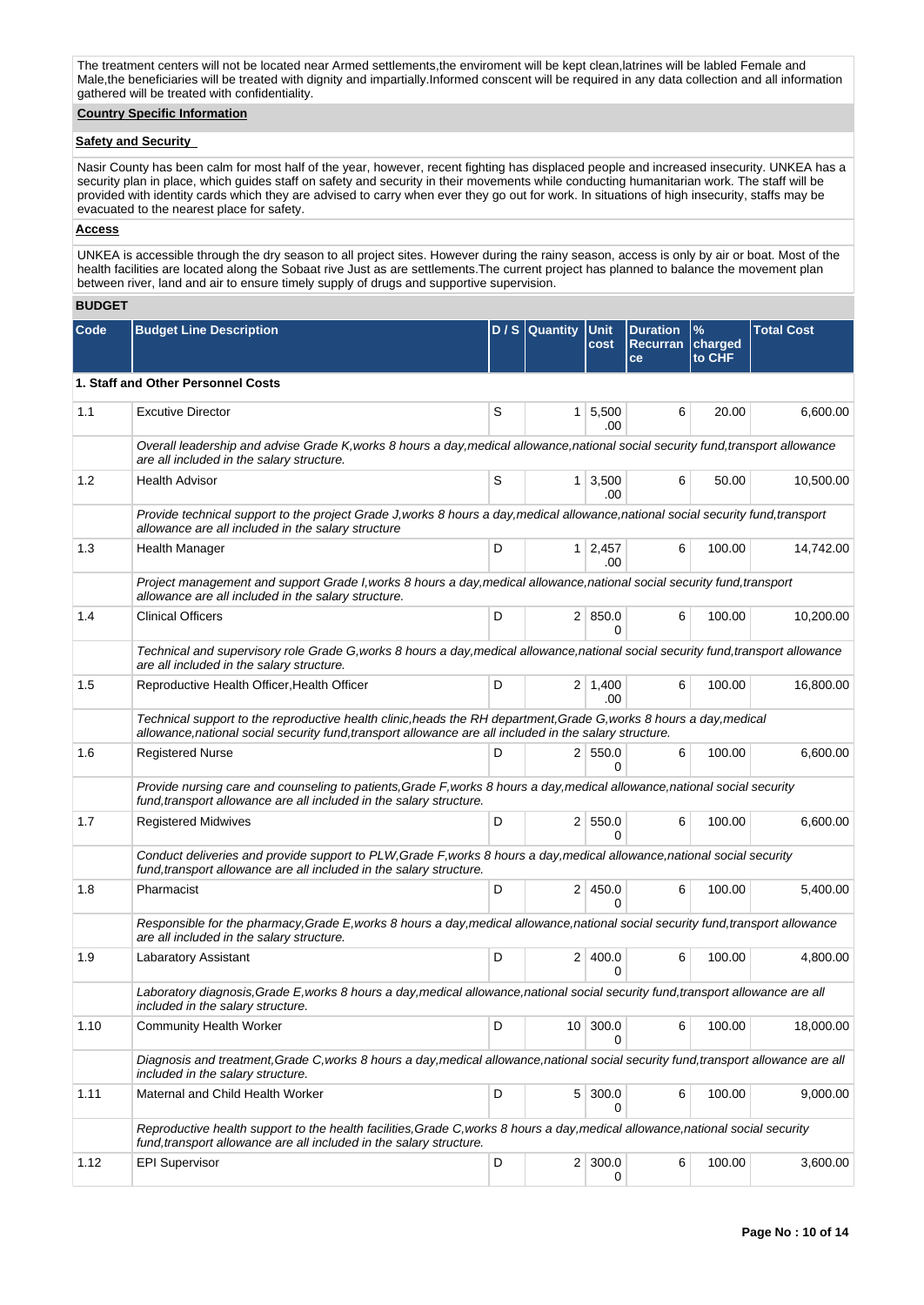|      | Responsible for immunization services, Grade D, works 8 hours a day, medical allowance, national social security fund, transport<br>allowance are all included in the salary structure.                                                        |   |   |                        |   |        |            |
|------|------------------------------------------------------------------------------------------------------------------------------------------------------------------------------------------------------------------------------------------------|---|---|------------------------|---|--------|------------|
| 1.13 | <b>Community Mobiliser</b>                                                                                                                                                                                                                     | D |   | 2 150.0<br>0           | 6 | 100.00 | 1,800.00   |
|      | Social mobilization and awareness, Grade B, works 8 hours a day, medical allowance, national social security fund, transport<br>allowance are all included in the salary structure.                                                            |   |   |                        |   |        |            |
| 1.14 | Data Clerks, Diispensers                                                                                                                                                                                                                       | D |   | 10 150.0<br>$\Omega$   | 6 | 100.00 | 9,000.00   |
|      | Recording, Grade B, works 8 hours a day, medical allowance, national social security fund, transport allowance are all included in<br>the salary structure.                                                                                    |   |   |                        |   |        |            |
| 1.15 | Vaccinators                                                                                                                                                                                                                                    | D |   | 4 200.0<br>0           | 6 | 100.00 | 4,800.00   |
|      | 2 per PHCC and 1 per PHCU Social mobilization and vaccination, Grade B, works 8 hours a day, medical allowance, national social<br>security fund, transport allowance are all included in the salary structure.                                |   |   |                        |   |        |            |
| 1.16 | Guards, Cleaners                                                                                                                                                                                                                               | D |   | $7 \mid 200.0$<br>0    | 6 | 100.00 | 8,400.00   |
|      | 2 per PHCC and 1 per PHCUs takes care of the health facility                                                                                                                                                                                   |   |   |                        |   |        |            |
|      | security, Grade A, works 8 hours a day, medical allowance, national                                                                                                                                                                            |   |   |                        |   |        |            |
|      | social security fund, transport allowance are all included in the salary structure, facility, Grade A, works 8 hours a day, medical<br>allowance, national social security fund, transport allowance are all included in the salary structure. |   |   |                        |   |        |            |
| 1.17 | Field Manager, IT and Administrative officer                                                                                                                                                                                                   | S |   | $3 \mid 1,200$         | 6 | 40.00  | 8,640.00   |
|      | Office computer maintenance for IT, general field management for field manager and Administrator deal with administrative                                                                                                                      |   |   | .00                    |   |        |            |
| 1.18 | programs<br>Store Keeper                                                                                                                                                                                                                       | D |   | 2 200.0                | 6 | 100.00 | 2,400.00   |
|      | Responsible for the medical store, prepares orders and supply records                                                                                                                                                                          |   |   | 0                      |   |        |            |
| 1.19 | Human Resources Manager                                                                                                                                                                                                                        | S |   | $1 \mid 3,500$         | 6 | 30.00  | 6,300.00   |
|      | Human resource support, Grade J, works 8 hours a day, medical allowance, national social security fund, transport allowance are all                                                                                                            |   |   | .00                    |   |        |            |
| 1.20 | included in the salary structure.<br>Finance Manager                                                                                                                                                                                           | S |   | 1 3,500                | 6 | 30.00  | 6,300.00   |
|      | Financial management Grade I, works 8 hours a day, medical allowance, national social security fund, transport allowance are all                                                                                                               |   |   | .00.                   |   |        |            |
| 1.21 | included in the salary structure.<br>M and E manager                                                                                                                                                                                           | S |   | $1 \mid 2,457$         | 6 | 30.00  | 4,422.60   |
|      | Monitoring and evaluation of the activities and carry out operational research, Grade J, works 8 hours a day, medical                                                                                                                          |   |   | .00.                   |   |        |            |
|      | allowance, national social security fund, transport allowance are all included in the salary structure.                                                                                                                                        |   |   |                        |   |        |            |
| 1.22 | Accountant, Logistic Officer                                                                                                                                                                                                                   | S |   | $2 \mid 1,200$<br>.00  | 6 | 30.00  | 4,320.00   |
|      | Management of accounts, Grade H, works 8 hours a day, medical allowance, national social security fund, transport allowance are<br>all included in the salary structure.                                                                       |   |   |                        |   |        |            |
| 1.23 | Office Secretary                                                                                                                                                                                                                               | S |   | $1 \mid 1,200$<br>.00. | 6 | 30.00  | 2,160.00   |
|      | General secretarial services, 8hours a day, medical allowance, social security fund, transport allowance and include salaries<br>structure                                                                                                     |   |   |                        |   |        |            |
| 1.24 | Drivers                                                                                                                                                                                                                                        | S |   | 4 700.0<br>0           | 6 | 25.00  | 4,200.00   |
|      | Field car, field motor boat and Juba car for activities facilitation                                                                                                                                                                           |   |   |                        |   |        |            |
| 1.25 | Logistics Manager                                                                                                                                                                                                                              | S |   | $1 \mid 2,457$<br>.00  | 6 | 25.00  | 3,685.50   |
|      | logistical support,8 hours a day, medical allowance, transport allowance and are included in salary structure                                                                                                                                  |   |   |                        |   |        |            |
|      | <b>Section Total</b>                                                                                                                                                                                                                           |   |   |                        |   |        | 179,270.10 |
|      | 2. Supplies, Commodities, Materials                                                                                                                                                                                                            |   |   |                        |   |        |            |
| 2.1  | <b>Medical Supplies</b>                                                                                                                                                                                                                        | D | 0 | 0.00                   | 0 | 100.00 | 0.00       |
|      | Drugs (In-kind from MOH, WHO, UNICEF, IMA and PSI)                                                                                                                                                                                             |   |   |                        |   |        |            |
| 2.2  | <b>Medical Equipment Supplies</b>                                                                                                                                                                                                              | D |   | 1 5,000<br>.00         | 1 | 100.00 | 5,000.00   |
|      | Stethoscopes, BP machine, Thermometers, lab reagents etc                                                                                                                                                                                       |   |   |                        |   |        |            |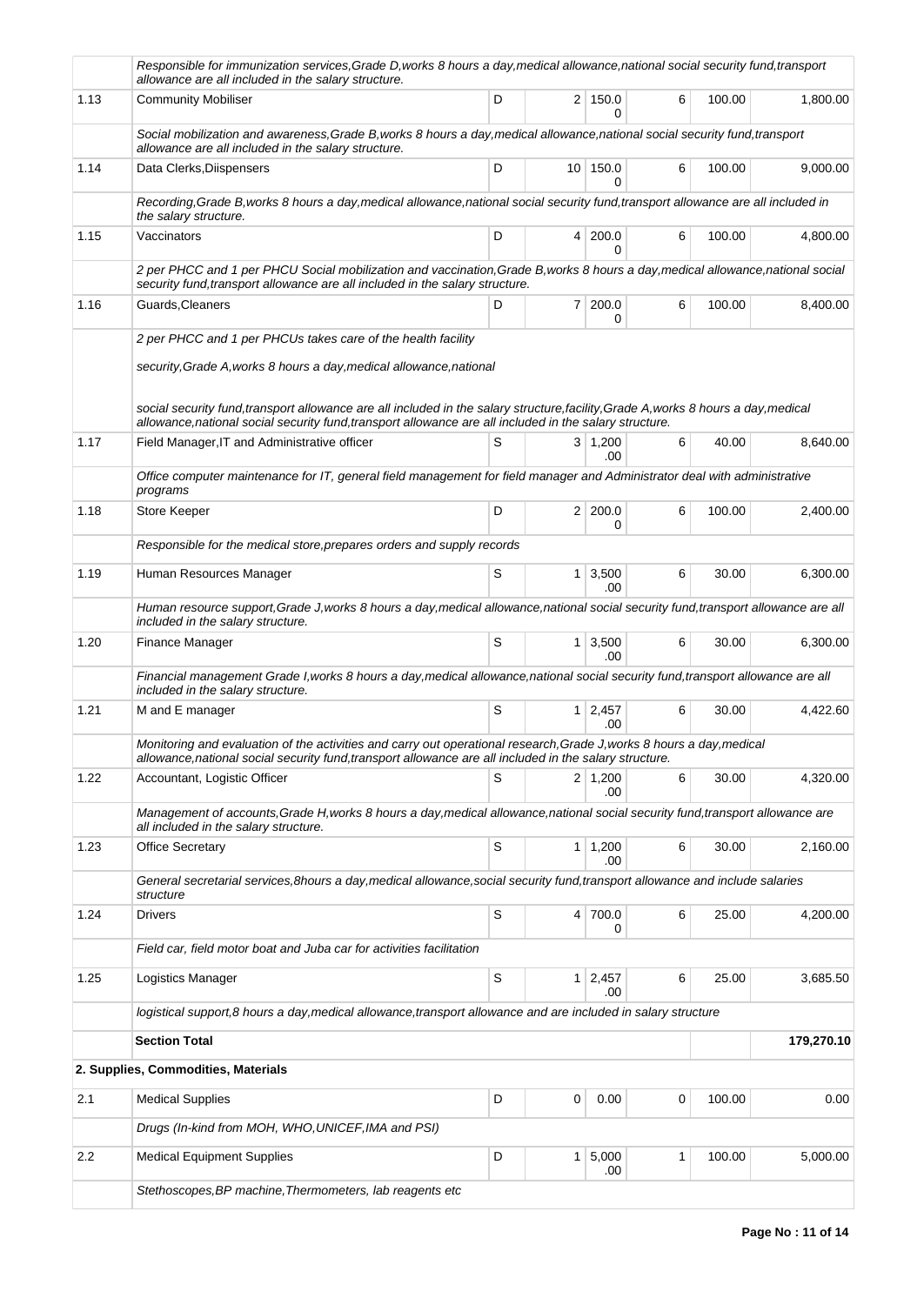| 2.3          | Staff clinical coats and gubbuota                                                                                                                                                                                                                                                          | D | 1 <sup>1</sup> | 4,000<br>.00          | 1            | 100.00 | 4,000.00  |
|--------------|--------------------------------------------------------------------------------------------------------------------------------------------------------------------------------------------------------------------------------------------------------------------------------------------|---|----------------|-----------------------|--------------|--------|-----------|
|              | Personal protective devices                                                                                                                                                                                                                                                                |   |                |                       |              |        |           |
| 2.4          | Transport of medical supplies, medical equipments                                                                                                                                                                                                                                          | D |                | $2 \mid 2,000$<br>.00 | 1            | 100.00 | 4,000.00  |
|              | Central store to health facilities                                                                                                                                                                                                                                                         |   |                |                       |              |        |           |
| 2.5          | Loading and offloading                                                                                                                                                                                                                                                                     | D |                | $2 \mid 1,000$<br>.00 | $\mathbf{1}$ | 100.00 | 2,000.00  |
|              | Central store and health facility store                                                                                                                                                                                                                                                    |   |                |                       |              |        |           |
| 2.6          | Storage and handling                                                                                                                                                                                                                                                                       | D | 2 <sup>2</sup> | 1.000<br>.00          | 1            | 100.00 | 2,000.00  |
|              | Drugs and medical supplies are stored t the central store and at the health facility stores                                                                                                                                                                                                |   |                |                       |              |        |           |
| 2.7          | Soap and Laundry                                                                                                                                                                                                                                                                           | D |                | 5 800.0<br>0          | 6            | 100.00 | 24,000.00 |
|              | Ward cleanliness and maintenance                                                                                                                                                                                                                                                           |   |                |                       |              |        |           |
| 2.8          | Facilities maintainance                                                                                                                                                                                                                                                                    | D |                | $2 \mid 3,500$<br>.00 | 1            | 100.00 | 7,000.00  |
|              | Renovation of health facilities both PHCC/PHCUs                                                                                                                                                                                                                                            |   |                |                       |              |        |           |
| 2.9          | Delivery coach, beds/sheets/mattresses                                                                                                                                                                                                                                                     | D | 2 <sup>1</sup> | 3,000<br>.00          | $\mathbf{1}$ | 100.00 | 6.000.00  |
|              | Hospital ward equipement                                                                                                                                                                                                                                                                   |   |                |                       |              |        |           |
| 2.10         | Setting up CTC/CTU in Jikmir and Mandeng, Mading and<br>Maker, Torkech and Torpuot                                                                                                                                                                                                         | D | 6              | 1,000<br>.00          | $\mathbf{1}$ | 100.00 | 6,000.00  |
|              | Buying local materials and soap for setting up a temporary structure for 4ORPs and creating an extra space for 2 CTCs at Jikmir<br>and Mandeng PHCCs at 500 USD each                                                                                                                       |   |                |                       |              |        |           |
|              | <b>Section Total</b>                                                                                                                                                                                                                                                                       |   |                |                       |              |        | 60,000.00 |
| 3. Equipment |                                                                                                                                                                                                                                                                                            |   |                |                       |              |        |           |
| 3.1          | Computer                                                                                                                                                                                                                                                                                   | D |                | $2 \mid 1,000$<br>.00 | 1            | 100.00 | 2,000.00  |
|              | Reporting by Health manager, health advisor and reproductive health officer                                                                                                                                                                                                                |   |                |                       |              |        |           |
| 3.2          | Thuraya phone                                                                                                                                                                                                                                                                              | D |                | $2 \mid 1,000$<br>.00 | 1            | 100.00 | 2,000.00  |
|              | Communication with field sites without access to local telephone network                                                                                                                                                                                                                   |   |                |                       |              |        |           |
| 3.3          | 3 in 1 Printer machine                                                                                                                                                                                                                                                                     | D | 1 <sup>1</sup> | 800.0<br>0            | 1            | 100.00 | 800.00    |
|              | Printing reports                                                                                                                                                                                                                                                                           |   |                |                       |              |        |           |
| 3.4          | Motor Cycle (Honda)                                                                                                                                                                                                                                                                        | D | 1 <sup>1</sup> | 4,403<br>.73          | 1            | 100.00 | 4,403.73  |
|              | for monitoring of the health activities in facilities site                                                                                                                                                                                                                                 |   |                |                       |              |        |           |
| 3.5          | Procurement of printing papers                                                                                                                                                                                                                                                             | D | 1 <sup>1</sup> | 100.0<br>0            | 6            | 100.00 | 600.00    |
|              | Printing reporting tools and report summaries @ 20USD per rim for 5 rims a month for 6 months                                                                                                                                                                                              |   |                |                       |              |        |           |
| 3.6          | Printer catridge                                                                                                                                                                                                                                                                           | D | 1 <sup>1</sup> | 100.0<br>0            | 6            | 100.00 | 600.00    |
|              | Printing reporting tools and report summaries @ 25 USD per rim for 4 cartridges a month for 6 months making a total of 100 USD<br>per Month                                                                                                                                                |   |                |                       |              |        |           |
|              | <b>Section Total</b>                                                                                                                                                                                                                                                                       |   |                |                       |              |        | 10,403.73 |
|              | 4. Contractual Services                                                                                                                                                                                                                                                                    |   |                |                       |              |        |           |
| 4.1          | <b>Refreshing Training Staffs</b>                                                                                                                                                                                                                                                          | D |                | 2 2,500<br>.00        | 2            | 100.00 | 10,000.00 |
|              | Training on Basic Packages of HealthServices                                                                                                                                                                                                                                               |   |                |                       |              |        |           |
| 4.2          | <b>Community Dialogue Meetings</b>                                                                                                                                                                                                                                                         | D | $\overline{2}$ | 150.0<br>0            | 1            | 100.00 | 300.00    |
|              | Community dialogue Meetings for 50 people (chiefs, community members) to discuss progress and provide feedback; Listen to<br>complaints from the community regarding service provision Soda and Lunch budgeted at USD 3 per person making a total of 150<br>USD per meeting*2 Meetings=300 |   |                |                       |              |        |           |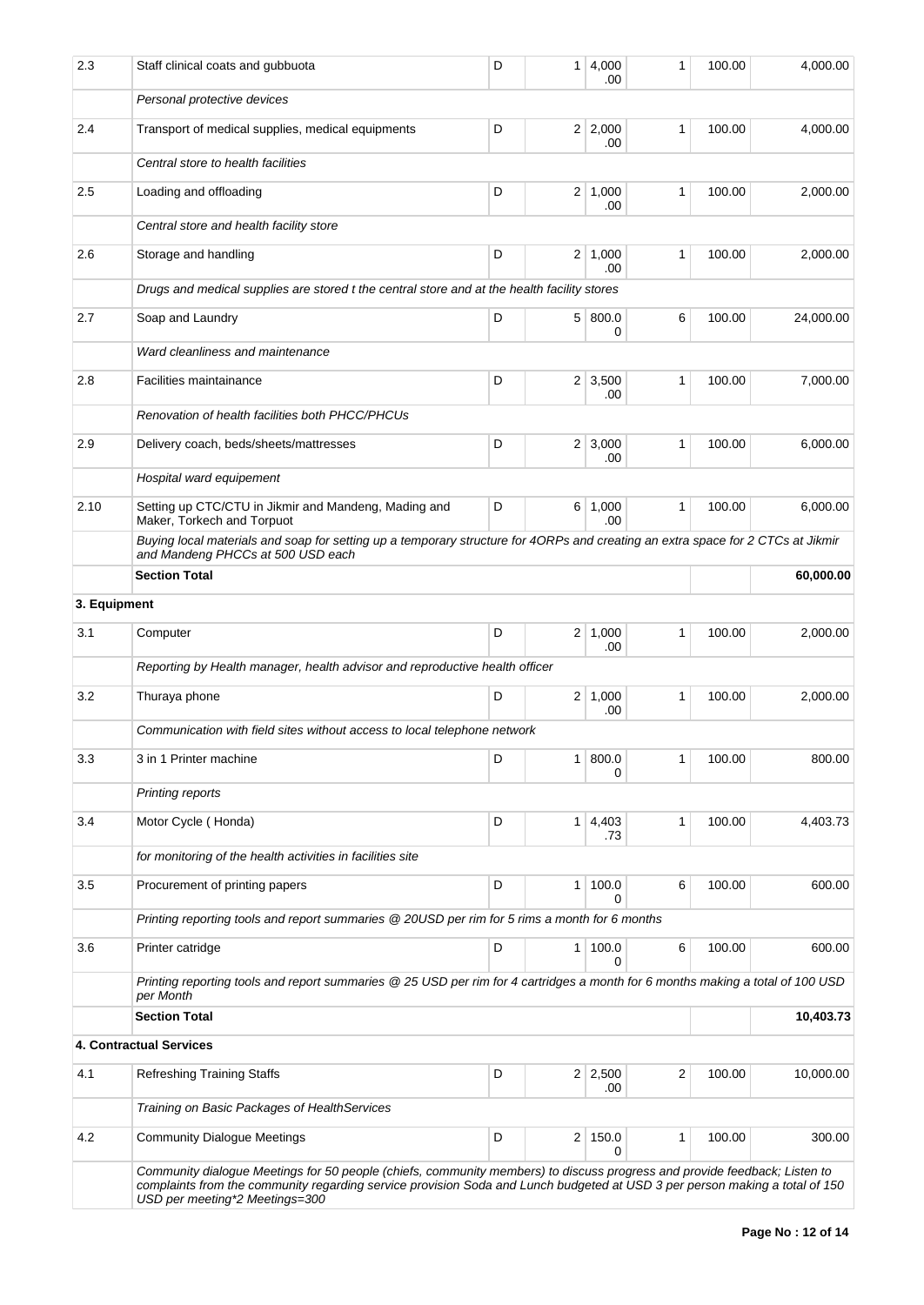| 4.3               | Community outreach                                                                                                                                                                                                                     | D         | 2 <sup>1</sup> | 200.0<br>ი   | 6              | 100.00 | 2,400.00   |
|-------------------|----------------------------------------------------------------------------------------------------------------------------------------------------------------------------------------------------------------------------------------|-----------|----------------|--------------|----------------|--------|------------|
|                   | Daily allowance for social mobilizers during outreach activities at 10 USD per person per visit for 20 Social Mobilizers for 1<br>outreach visit per site for two sites (Maker and Torkech) per month for six months visits=200*6=2400 |           |                |              |                |        |            |
|                   | <b>Section Total</b>                                                                                                                                                                                                                   |           |                |              |                |        | 12,700.00  |
| 5. Travel         |                                                                                                                                                                                                                                        |           |                |              |                |        |            |
| 5.1               | Health Adviser travel from Juba to field /DSA                                                                                                                                                                                          | S         | 1              | 400.0<br>0   | $\overline{2}$ | 100.00 | 800.00     |
|                   | Technical support (UNHAS) 2 Flights                                                                                                                                                                                                    |           |                |              |                |        |            |
| 5.2               | Health Manager for training in Juba field/DSA                                                                                                                                                                                          | D         | 1              | 400.0<br>0   | 3              | 100.00 | 1,200.00   |
|                   | Field support supervision (Local transport)                                                                                                                                                                                            |           |                |              |                |        |            |
| 5.3               | Facilities supervision on monthly basis from field office                                                                                                                                                                              | D         | 4              | 200.0<br>0   | 6              | 100.00 | 4,800.00   |
|                   | visiting of health facilities site by the Manager on weekly, monthly basis                                                                                                                                                             |           |                |              |                |        |            |
|                   | <b>Section Total</b>                                                                                                                                                                                                                   |           |                |              |                |        | 6,800.00   |
|                   | 6. Transfers and Grants to Counterparts                                                                                                                                                                                                |           |                |              |                |        |            |
| <b>NA</b>         | <b>NA</b>                                                                                                                                                                                                                              | <b>NA</b> | 0              | 0.00         | 0              | 0      | 0.00       |
|                   | <b>NA</b>                                                                                                                                                                                                                              |           |                |              |                |        |            |
|                   | <b>Section Total</b>                                                                                                                                                                                                                   |           |                |              |                |        | 0.00       |
|                   | 7. General Operating and Other Direct Costs                                                                                                                                                                                            |           |                |              |                |        |            |
| 7.1               | Internet                                                                                                                                                                                                                               | D         | 1 <sup>1</sup> | 4,000<br>.00 | 1              | 100.00 | 4,000.00   |
|                   | Field and Juba communications                                                                                                                                                                                                          |           |                |              |                |        |            |
| 7.2               | Fuel and boat maintenance                                                                                                                                                                                                              | D         | $\mathbf{1}$   | 500.0<br>0   | 6              | 100.00 | 3,000.00   |
|                   | Field activities transportation of drugs and referral of patients                                                                                                                                                                      |           |                |              |                |        |            |
| 7.3               | Field office maintenance and repairs (fence, tukuls & office)                                                                                                                                                                          | S         | 1 <sup>1</sup> | 2,000<br>.00 | 1              | 100.00 | 2,000.00   |
|                   | Field compound for staffs                                                                                                                                                                                                              |           |                |              |                |        |            |
| 7.4               | Transfer charge by UNDP to UNKEA Account                                                                                                                                                                                               | D         | 2 <sup>2</sup> | 200.0<br>0   | 1              | 100.00 | 400.00     |
|                   | wiring of fund from donor account to partner account                                                                                                                                                                                   |           |                |              |                |        |            |
| 7.5               | Monthly transaction charges                                                                                                                                                                                                            | D         | 1 <sup>1</sup> | 300.0<br>0   | 6              | 100.00 | 1,800.00   |
|                   | transaction on daily basis for project activities and salary transfer                                                                                                                                                                  |           |                |              |                |        |            |
|                   | <b>Section Total</b>                                                                                                                                                                                                                   |           |                |              |                |        | 11,200.00  |
| <b>SubTotal</b>   |                                                                                                                                                                                                                                        |           | 120.00         |              |                |        | 280,373.83 |
| Direct            |                                                                                                                                                                                                                                        |           |                |              |                |        | 220,445.73 |
| Support           |                                                                                                                                                                                                                                        |           |                |              |                |        | 59,928.10  |
| <b>PSC Cost</b>   |                                                                                                                                                                                                                                        |           |                |              |                |        |            |
|                   | <b>PSC Cost Percent</b>                                                                                                                                                                                                                |           |                |              |                |        | 7.00       |
| <b>PSC Amount</b> |                                                                                                                                                                                                                                        |           |                |              |                |        | 19,626.17  |
| <b>Total Cost</b> |                                                                                                                                                                                                                                        |           |                |              |                |        | 300,000.00 |